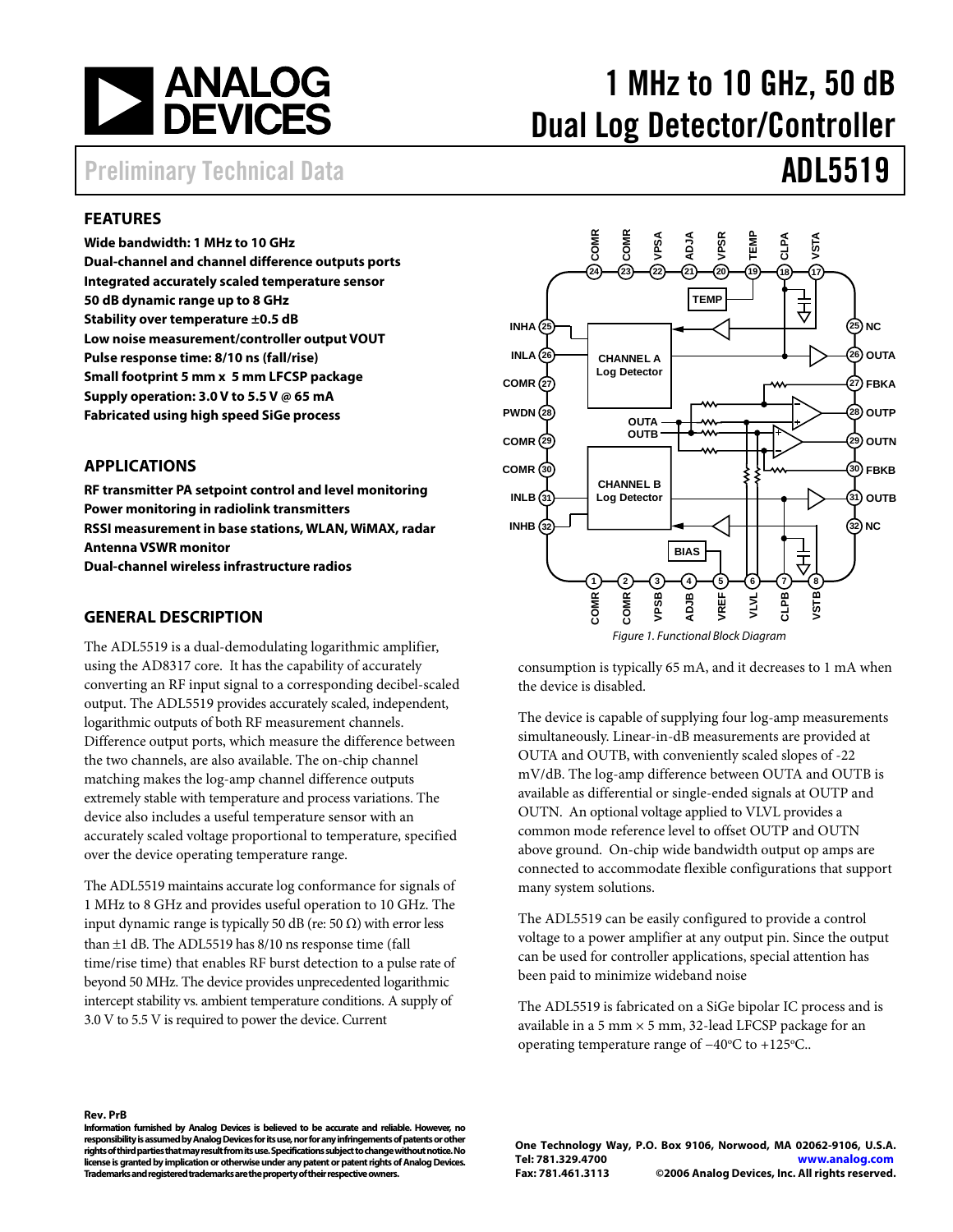## **TABLE OF CONTENTS**

| Pin Configuration and Function Descriptions 10 |
|------------------------------------------------|
|                                                |
|                                                |
|                                                |
|                                                |
|                                                |
|                                                |
|                                                |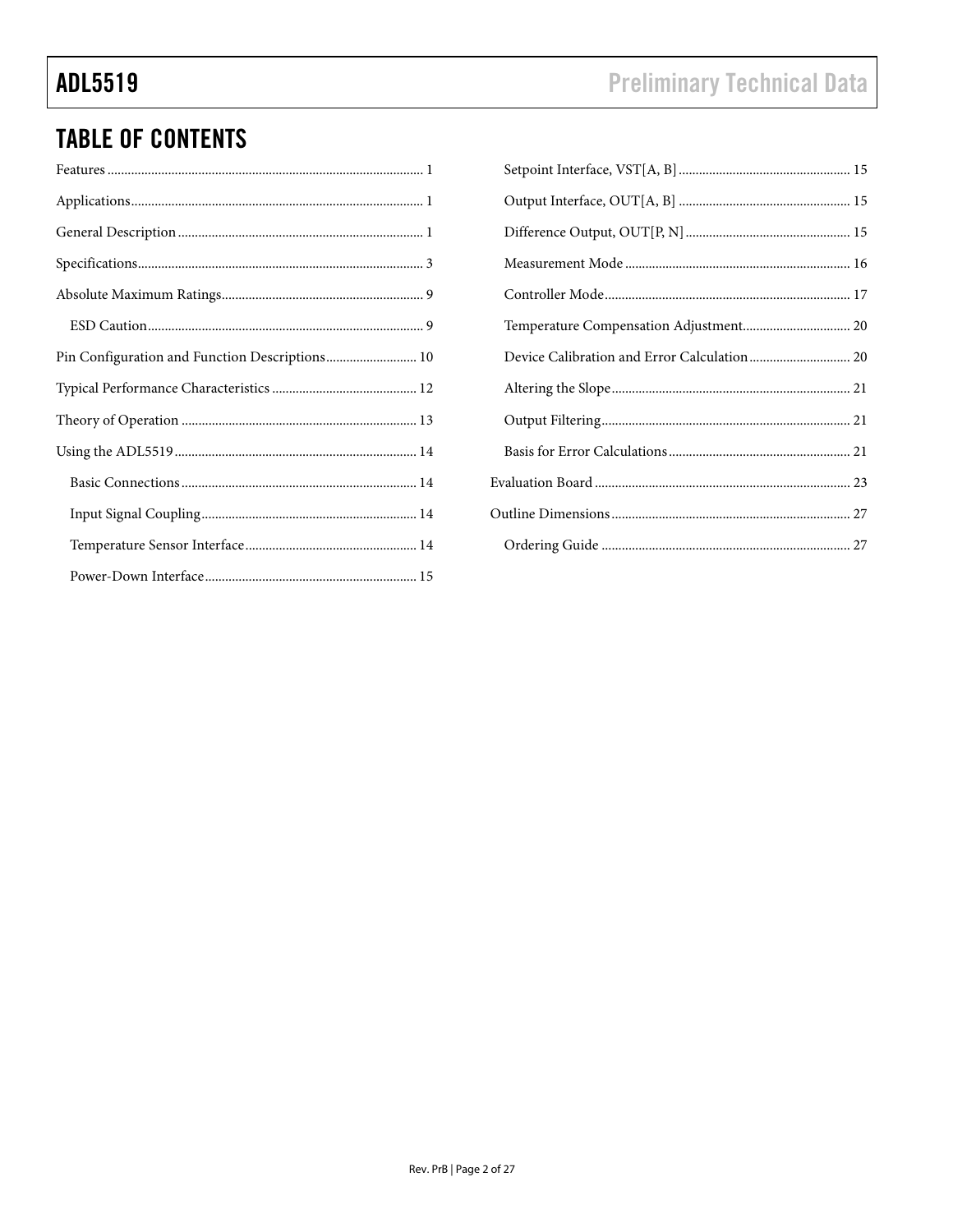## <span id="page-2-1"></span><span id="page-2-0"></span>**SPECIFICATIONS**

 $V_{POS} = 5$  V,  $C_{LPF} = 1000$  pF,  $T_A = 25^{\circ}C$ , 52.3  $\Omega$  termination resistor at INHI, unless otherwise noted.

#### **Table 1.**

| <b>Parameter</b>                    | <b>Conditions</b>                                                                                                                                                                                                                                                                  | Min        | <b>Typ</b>      | Max        | Unit          |
|-------------------------------------|------------------------------------------------------------------------------------------------------------------------------------------------------------------------------------------------------------------------------------------------------------------------------------|------------|-----------------|------------|---------------|
| SIGNAL INPUT INTERFACE              | INH[A, B] (Pins 19. 24)                                                                                                                                                                                                                                                            |            |                 |            |               |
| <b>Specified Frequency Range</b>    |                                                                                                                                                                                                                                                                                    | 0.001      |                 | 10         | GHz           |
| DC Common-Mode Voltage              |                                                                                                                                                                                                                                                                                    |            | $V_{POS}$ – 0.6 |            | V             |
| MEASUREMENT MODE                    | OUT[A, B] (Pins 12, 7) shorted to VST[A,B] (Pin 13, 6),<br>OUT[P, N] (Pins 10, 9) shorted to FBK[A, B] [Pins 11, 8]<br>respectively, sinusoidal input signal, error referred to<br>best fit line using linear regression $@$ PINH[A, B] = -40<br>dBm and $-20$ dBm, $T_A = +25$ °C |            |                 |            |               |
| $f = 100$ MHz                       | $ADJA = ADJB = TBD$ to $GND$                                                                                                                                                                                                                                                       |            |                 |            |               |
| Input Impedance                     |                                                                                                                                                                                                                                                                                    |            | <b>TBD</b>      |            | $\Omega$   pF |
| OUT[A, B] ±1 dB Dynamic Range       | $T_A = +25$ °C                                                                                                                                                                                                                                                                     |            | 50              |            | dB            |
|                                     | $-40^{\circ}$ C < T <sub>A</sub> < +85 $^{\circ}$ C                                                                                                                                                                                                                                |            | 46              |            | dB            |
|                                     | $-40^{\circ}$ C < T <sub>A</sub> < $+125^{\circ}$ C                                                                                                                                                                                                                                |            | <b>TBD</b>      |            | dB            |
| OUT[A, B] Maximum Input Level       | $±1$ dB error                                                                                                                                                                                                                                                                      |            | $-3$            |            | dBm           |
| OUT[A, B] Minimum Input Level       | $±1$ dB error                                                                                                                                                                                                                                                                      |            | $-53$           |            | dBm           |
| OUT[A, B, P, N] Slope               |                                                                                                                                                                                                                                                                                    | <b>TBD</b> | $-22$           | <b>TBD</b> | mV/dB         |
| OUT[A, B] Intercept                 |                                                                                                                                                                                                                                                                                    | <b>TBD</b> | 15              | TBD        | dBm           |
| Output Voltage - High Power In      | Pins OUT[A, B] @ $P_{INH[A, B]} = -10$ dBm                                                                                                                                                                                                                                         | <b>TBD</b> | 0.58            | <b>TBD</b> | $\mathsf{V}$  |
| Output Voltage - Low Power In       | Pins OUT[A, B] @ $P_{INH[A, B]} = -40$ dBm                                                                                                                                                                                                                                         | TBD        | 1.27            | TBD        | $\mathsf{V}$  |
| <b>Temperature Sensitivity</b>      | Deviation from OUT[A, B] @ 25°C                                                                                                                                                                                                                                                    |            |                 |            |               |
|                                     | $-40^{\circ}$ C < T <sub>A</sub> < 85°C; P <sub>INH[A, B]</sub> = -10 dBm                                                                                                                                                                                                          |            | <b>TBD</b>      |            | dB            |
|                                     | $-40^{\circ}$ C < T <sub>A</sub> < 85 $^{\circ}$ C; P <sub>INH[A, B]</sub> = -25 dBm                                                                                                                                                                                               |            | <b>TBD</b>      |            | dB            |
|                                     | $-40^{\circ}$ C < T <sub>A</sub> < 85°C; P <sub>INH[A, B]</sub> = -40 dBm                                                                                                                                                                                                          |            | <b>TBD</b>      |            | dB            |
| <b>OUTP-OUTN Dynamic Gain Range</b> | $±1$ dB error                                                                                                                                                                                                                                                                      |            | <b>TBD</b>      |            | dB            |
|                                     | $-40^{\circ}$ C < T <sub>A</sub> < 85 $^{\circ}$ C                                                                                                                                                                                                                                 |            | <b>TBD</b>      |            | dB            |
| <b>Temperature Sensitivity</b>      | <b>OUTP-OUTN Dynamic Gain Range</b>                                                                                                                                                                                                                                                |            | <b>TBD</b>      |            |               |
|                                     | $-40^{\circ}$ C < T <sub>A</sub> < 85°C; P <sub>INH[A, B]</sub> = -10 dBm, -25 dBm                                                                                                                                                                                                 |            | <b>TBD</b>      |            | dB            |
|                                     | $-40^{\circ}$ C < T <sub>A</sub> < 85°C; PINH[A, B] = -25 dBm, -25 dBm                                                                                                                                                                                                             |            | TBD             |            | dB            |
|                                     | $-40^{\circ}$ C < T <sub>A</sub> < 85°C; P <sub>INH[A, B]</sub> = -40 dBm, -25 dBm                                                                                                                                                                                                 |            | <b>TBD</b>      |            | dB            |
| Input A to Input B Isolation        |                                                                                                                                                                                                                                                                                    |            | <b>TBD</b>      |            | dB            |
| Input A to OUTB Isolation           | Freq separation = $1$ kHz                                                                                                                                                                                                                                                          |            | <b>TBD</b>      |            |               |
| Input B to OUTA Isolation           | $P_{INHB} = -50$ dBm, OUTB = OUTB <sub>PINHB</sub> $\pm$ 1 dB                                                                                                                                                                                                                      |            | TBD             |            | dB            |
|                                     | $P_{INHA} = -50$ dBm, OUTA = OUTAPINHA $\pm 1$ dB                                                                                                                                                                                                                                  |            | TBD             |            | ${\sf dB}$    |
| $f = 900$ MHz                       | $ADJA = ADJB = TBD$ to $GND$                                                                                                                                                                                                                                                       |            |                 |            |               |
| Input Impedance                     |                                                                                                                                                                                                                                                                                    |            | TBD             |            | $\Omega$   pF |
| OUT[A, B] ±1 dB Dynamic Range       | $T_A = +25$ °C                                                                                                                                                                                                                                                                     |            | 50              |            | dB            |
|                                     | $-40^{\circ}$ C < T <sub>A</sub> < $+85^{\circ}$ C                                                                                                                                                                                                                                 |            | 46              |            | dB            |
|                                     | $-40^{\circ}$ C < T <sub>A</sub> < $+125^{\circ}$ C                                                                                                                                                                                                                                |            | <b>TBD</b>      |            |               |
| OUT[A, B] Maximum Input Level       | $±1$ dB error                                                                                                                                                                                                                                                                      |            | $-3$            |            | dBm           |
| OUT[A, B] Minimum Input Level       | $-53$<br>$±1$ dB error                                                                                                                                                                                                                                                             |            |                 |            | dBm           |
| OUT[A, B, P, N] Slope               |                                                                                                                                                                                                                                                                                    | <b>TBD</b> | $-22$           | <b>TBD</b> | mV/dB         |
| OUT[A, B] Intercept                 |                                                                                                                                                                                                                                                                                    | TBD        | 15              | <b>TBD</b> | dBm           |
| Output Voltage - High Power In      | Pins OUT[A, B] @ $P_{INH[A, B]} = -10$ dBm                                                                                                                                                                                                                                         | <b>TBD</b> | 0.58            | <b>TBD</b> | ۷             |
| Output Voltage - Low Power In       | Pins OUT[A, B] @ $P_{INH[A, B]} = -40$ dBm                                                                                                                                                                                                                                         | <b>TBD</b> | 1.27            | <b>TBD</b> | V             |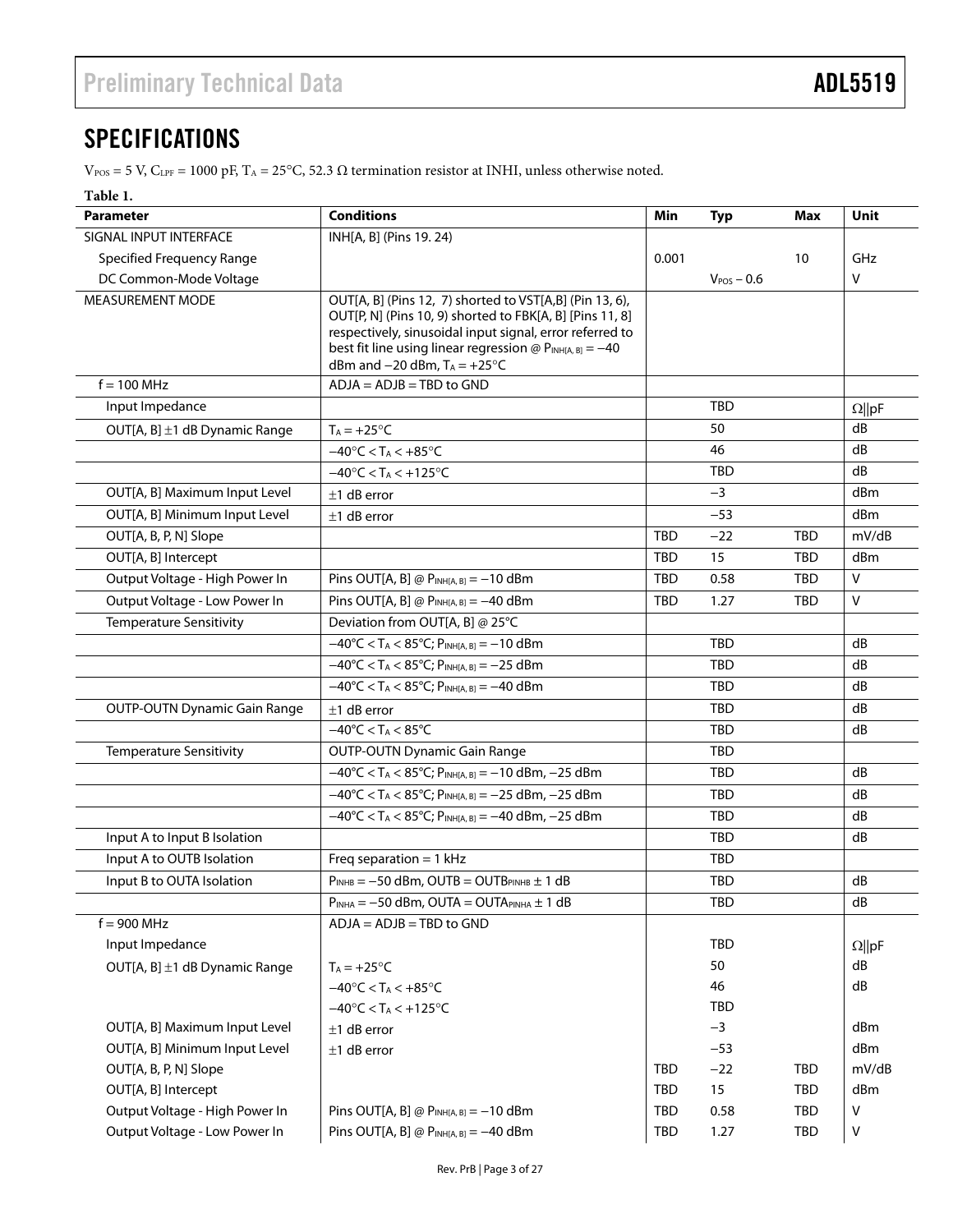# ADL5519 Preliminary Technical Data

| Parameter                           | <b>Conditions</b>                                                                           | Min        | <b>Typ</b> | <b>Max</b> | Unit          |
|-------------------------------------|---------------------------------------------------------------------------------------------|------------|------------|------------|---------------|
| <b>Temperature Sensitivity</b>      | Deviation from OUT[A, B] @ 25°C                                                             |            |            |            |               |
|                                     | $25^{\circ}$ C < T <sub>A</sub> < 85 $^{\circ}$ C; P <sub>INH[A, B]</sub> = -10 to -15 dBm  | ±.25       | <b>TBD</b> |            | dB            |
|                                     | $-20^{\circ}$ C < T <sub>A</sub> < 25 $^{\circ}$ C; P <sub>INH[A, B]</sub> = -10 to -15 dBm | ±.25       | TBD        |            | dB            |
|                                     | 25 °C < T <sub>A</sub> < 85 °C; P <sub>INH[A, B]</sub> = −10 to -40 dBm                     | ±.25       | <b>TBD</b> |            | dB            |
|                                     | $-20^{\circ}$ C < T <sub>A</sub> < 25 $^{\circ}$ C; P <sub>INH[A, B]</sub> = -10 to -40 dBm | ±.5        | <b>TBD</b> |            | dB            |
| <b>OUTP-OUTN Dynamic Gain Range</b> | $±1$ dB error                                                                               |            | <b>TBD</b> |            | dB            |
|                                     | $-40^{\circ}$ C < T <sub>A</sub> < 85 $^{\circ}$ C                                          |            | TBD        |            | dB            |
| <b>Temperature Sensitivity</b>      | <b>OUTP-OUTN Dynamic Gain Range</b>                                                         |            | <b>TBD</b> |            |               |
|                                     | $25^{\circ}$ C < T <sub>A</sub> < 85 $^{\circ}$ C; P <sub>INH[A, B]</sub> = -10 to -15 dBm  | ±.25       | TBD        |            | dB            |
|                                     | $-20^{\circ}$ C < T <sub>A</sub> < 25 $^{\circ}$ C; P <sub>INH[A, B]</sub> = -10 to -15 dBm | ±.25       | TBD        |            | dB            |
|                                     | 25°C < T <sub>A</sub> < 85°C; P <sub>INH[A, B]</sub> = -10 to -40 dBm                       | ±.25       | <b>TBD</b> |            | dB            |
|                                     | $-20^{\circ}$ C < T <sub>A</sub> < 25 $^{\circ}$ C; P <sub>INH[A, B]</sub> = -10 to -40 dBm | ±.5        | TBD        |            | dB            |
| Input A to Input B Isolation        |                                                                                             |            | <b>TBD</b> |            | dB            |
| Input A to OUTB Isolation           | Freq separation = $1$ kHz                                                                   |            | <b>TBD</b> |            |               |
| Input B to OUTA Isolation           | $P_{INHB} = -50$ dBm, OUTB = OUTB <sub>PINHB</sub> $\pm$ 1 dB                               |            | TBD        |            | dB            |
|                                     | $P_{INHA} = -50$ dBm, OUTA = OUTA $P_{INHA} \pm 1$ dB                                       |            | <b>TBD</b> |            | dB            |
| $f = 1.9$ GHz                       | $ADJA = ADJB = TBD$ to $GND$                                                                |            |            |            |               |
| Input Impedance                     |                                                                                             |            | 950  0.38  |            | $\Omega$   pF |
| OUT[A, B] ±1 dB Dynamic Range       | $T_A = +25$ °C                                                                              |            | 50         |            | dB            |
|                                     | $-40^{\circ}$ C < T <sub>A</sub> < $+85^{\circ}$ C                                          |            | 48         |            | dB            |
|                                     | $-40^{\circ}$ C < T <sub>A</sub> < $+125^{\circ}$ C                                         |            | <b>TBD</b> |            |               |
| OUT[A, B] Maximum Input Level       | $±1$ dB error                                                                               |            | $-4$       |            | dBm           |
| OUT[A, B] Minimum Input Level       | $±1$ dB error                                                                               |            | $-54$      |            | dBm           |
| OUT[A, B, P, N] Slope               |                                                                                             | <b>TBD</b> | $-22$      | <b>TBD</b> | mV/dB         |
| OUT[A, B] Intercept                 |                                                                                             | <b>TBD</b> | 14         | <b>TBD</b> | dBm           |
| Output Voltage - High Power In      | Pins OUT[A, B] @ $P_{INH[A, B]} = -10$ dBm                                                  | TBD        | 0.54       | <b>TBD</b> | v             |
| Output Voltage - Low Power In       | Pins OUT[A, B] @ $P_{INH[A, B]} = -40$ dBm                                                  | <b>TBD</b> | 1.21       | <b>TBD</b> | v             |
| <b>Temperature Sensitivity</b>      | Deviation from OUT[A, B] @ 25°C                                                             |            |            |            |               |
|                                     | $25^{\circ}$ C < T <sub>A</sub> < 85 $^{\circ}$ C; P <sub>INH[A, B]</sub> = -10 to -15 dBm  | ±.25       | TBD        |            | dB            |
|                                     | $-20^{\circ}$ C < T <sub>A</sub> < 25 $^{\circ}$ C; P <sub>INH[A, B]</sub> = -10 to -15 dBm | ±.25       | <b>TBD</b> |            | dB            |
|                                     | $25^{\circ}$ C < T <sub>A</sub> < 85 $^{\circ}$ C; P <sub>INH[A, B]</sub> = -10 to -40 dBm  | ±.25       | TBD        |            | dB            |
|                                     | $-20^{\circ}$ C < T <sub>A</sub> < 25 $^{\circ}$ C; P <sub>INH[A, B]</sub> = -10 to -40 dBm | ±.5        | <b>TBD</b> |            | dB            |
| <b>OUTP-OUTN Dynamic Gain Range</b> | $±1$ dB error                                                                               |            | TBD        |            | dB            |
|                                     | $-40^{\circ}$ C < T <sub>A</sub> < 85 $^{\circ}$ C                                          |            | TBD        |            | dB            |
| <b>Temperature Sensitivity</b>      | <b>OUTP-OUTN Dynamic Gain Range</b>                                                         |            | <b>TBD</b> |            |               |
|                                     | $25^{\circ}$ C < T <sub>A</sub> < 85 $^{\circ}$ C; P <sub>INH[A, B]</sub> = -10 to -15 dBm  | ±.25       | TBD        |            | dB            |
|                                     | $-20^{\circ}$ C < T <sub>A</sub> < 25 $^{\circ}$ C; P <sub>INH[A, B]</sub> = -10 to -15 dBm | ±.25       | <b>TBD</b> |            | dB            |
|                                     | $25^{\circ}$ C < T <sub>A</sub> < 85 $^{\circ}$ C; P <sub>INH[A, B]</sub> = -10 to -40 dBm  | ±.25       | <b>TBD</b> |            | dB            |
|                                     | $-20^{\circ}$ C < T <sub>A</sub> < 25 $^{\circ}$ C; P <sub>INH[A, B]</sub> = -10 to -40 dBm | ±.5        | <b>TBD</b> |            | dB            |
| Input A to Input B Isolation        |                                                                                             |            | <b>TBD</b> |            | dB            |
| Input A to OUTB Isolation           | Freq separation = $1$ kHz                                                                   |            | <b>TBD</b> |            |               |
| Input B to OUTA Isolation           | $P_{INHB} = -50$ dBm, OUTB = OUTB <sub>PINHB</sub> $\pm$ 1 dB                               |            | <b>TBD</b> |            | dB            |
|                                     | $P_{INHA} = -50$ dBm, OUTA = OUTAPINHA $\pm$ 1 dB                                           |            | <b>TBD</b> |            | dB            |
| $f = 2.2$ GHz                       | $ADJA = ADJB = TBD$ to $GND$                                                                |            |            |            |               |
| Input Impedance                     |                                                                                             |            | <b>TBD</b> |            | $\Omega$   pF |
| OUT[A, B] ±1 dB Dynamic Range       | $T_A = +25$ °C                                                                              |            | 50         |            | dB            |
|                                     | $-40^{\circ}$ C < T <sub>A</sub> < $+85^{\circ}$ C                                          |            | 47         |            | dB            |
|                                     | $-40^{\circ}$ C < T <sub>A</sub> < $+125^{\circ}$ C                                         |            | TBD        |            |               |
|                                     |                                                                                             |            |            |            |               |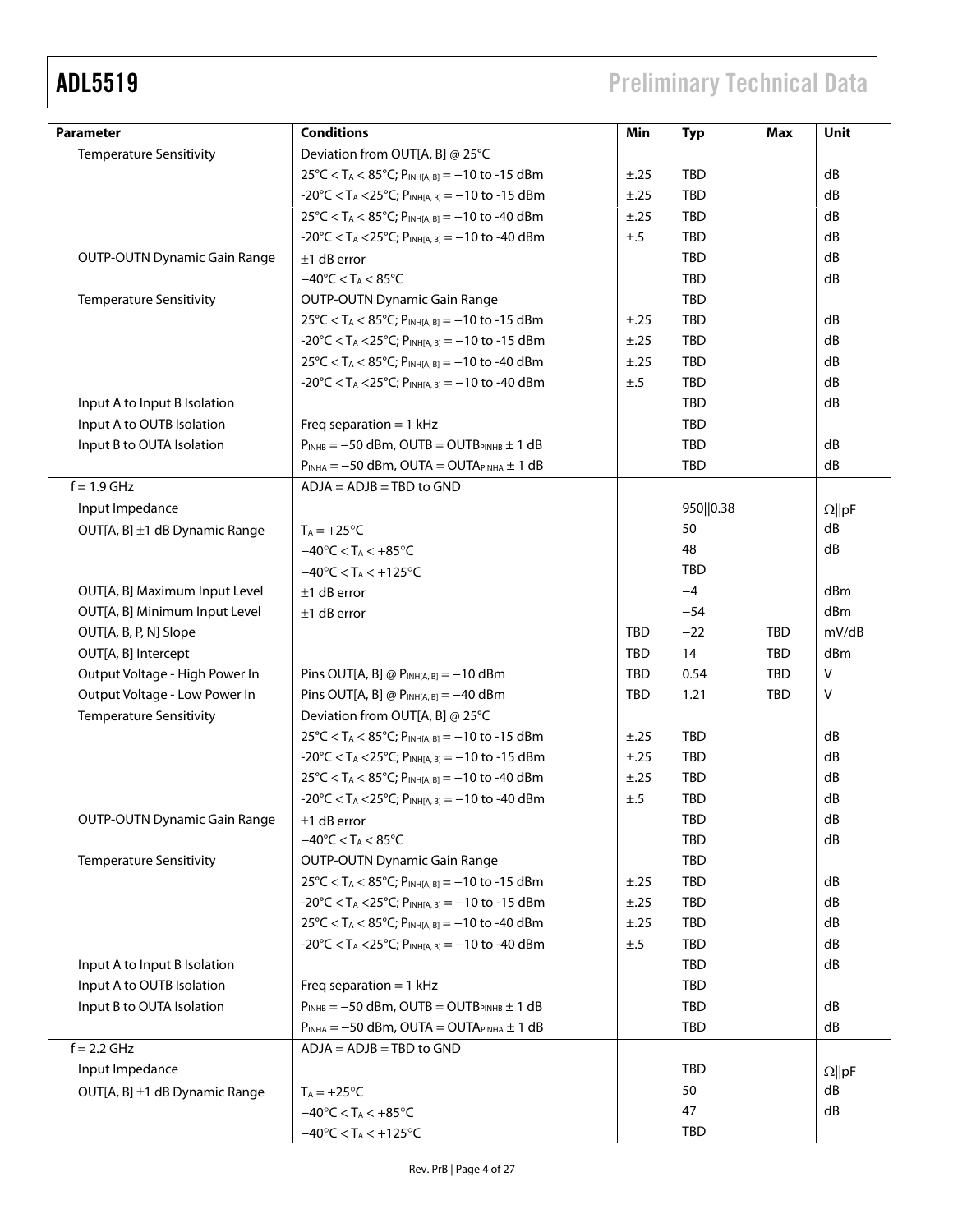| <b>Parameter</b>                       | <b>Conditions</b>                                                                             | Min      | <b>Typ</b> | Max | <b>Unit</b>   |
|----------------------------------------|-----------------------------------------------------------------------------------------------|----------|------------|-----|---------------|
| OUT[A, B] Maximum Input Level          | $±1$ dB error                                                                                 |          | $-5$       |     | dBm           |
| OUT[A, B] Minimum Input Level          | $±1$ dB error                                                                                 |          | $-55$      |     | dBm           |
| OUT[A, B, P, N] Slope                  |                                                                                               |          | $-22$      |     | mV/dB         |
| OUT[A, B] Intercept                    |                                                                                               |          | 14         |     | dBm           |
| Output Voltage - High Power In         | Pins OUT[A, B] @ $P_{INH[A, B]} = -10$ dBm                                                    |          | 0.53       |     | $\vee$        |
| Output Voltage - Low Power In          | Pins OUT[A, B] @ $P_{INH[A, B]} = -40$ dBm                                                    |          | 1.20       |     | V             |
| <b>Temperature Sensitivity</b>         | Deviation from OUT[A, B] @ 25°C                                                               |          |            |     |               |
|                                        | $25^{\circ}$ C < T <sub>A</sub> < 85 $^{\circ}$ C; P <sub>INH[A, B]</sub> = -10 to -15 dBm    | ±.25     | <b>TBD</b> |     | dB            |
|                                        | $-20^{\circ}$ C < T <sub>A</sub> < 25 $^{\circ}$ C; P <sub>INH[A, B]</sub> = -10 to -15 dBm   | ±.25     | TBD        |     | dB            |
|                                        | $25^{\circ}$ C < T <sub>A</sub> < 85 $^{\circ}$ C; P <sub>INH[A, B]</sub> = -10 to -40 dBm    | ±.25     | TBD        |     | dB            |
|                                        | $-20^{\circ}$ C < T <sub>A</sub> < 25 $^{\circ}$ C; P <sub>INH[A, B]</sub> = -10 to -40 dBm   | $\pm .5$ | TBD        |     | dB            |
| <b>OUTP-OUTN Dynamic Gain Range</b>    | $±1$ dB error                                                                                 |          | <b>TBD</b> |     | dB            |
|                                        | $-40^{\circ}$ C < T <sub>A</sub> < 85 $^{\circ}$ C                                            |          | TBD        |     | dB            |
| <b>Temperature Sensitivity</b>         | <b>OUTP-OUTN Dynamic Gain Range</b>                                                           |          | <b>TBD</b> |     |               |
|                                        | $25^{\circ}$ C < T <sub>A</sub> < 85 $^{\circ}$ C; P <sub>INH[A, B]</sub> = -10 to -15 dBm    | ±.25     | TBD        |     | dB            |
|                                        | $-20^{\circ}$ C < T <sub>A</sub> < 25 $^{\circ}$ C; P <sub>INH[A, B]</sub> = -10 to -15 dBm   | ±.25     | TBD        |     | dB            |
|                                        | $25^{\circ}$ C < T <sub>A</sub> < 85 $^{\circ}$ C; P <sub>INH[A, B]</sub> = -10 to -40 dBm    | ±.25     | TBD        |     | dB            |
|                                        | $-20^{\circ}$ C < T <sub>A</sub> < 25 $^{\circ}$ C; P <sub>INH[A, B]</sub> = -10 to -40 dBm   | $\pm .5$ | TBD        |     | dB            |
| Input A to Input B Isolation           |                                                                                               |          | <b>TBD</b> |     | dB            |
| Input A to OUTB Isolation              | Freq separation = $1$ kHz                                                                     |          | TBD        |     |               |
| Input B to OUTA Isolation <sup>1</sup> | $P_{INHB} = -50$ dBm, OUTB = OUTB <sub>PINHB</sub> $\pm$ 1 dB                                 |          | <b>TBD</b> |     | dB            |
|                                        | $P_{INHA} = -50$ dBm, OUTA = OUTAPINHA $\pm$ 1 dB                                             |          | <b>TBD</b> |     | dB            |
| $f = 3.6$ GHz                          | $ADJA = ADJB = TBD$ to $GND$                                                                  |          |            |     |               |
| Input Impedance                        |                                                                                               |          | <b>TBD</b> |     | $\Omega$   pF |
| OUT[A, B] ±1 dB Dynamic Range          | $T_A = +25$ °C                                                                                |          | 42         |     | dB            |
|                                        | $-40^{\circ}$ C < T <sub>A</sub> < $+85^{\circ}$ C                                            |          | 40         |     | dB            |
|                                        | $-40^{\circ}$ C < T <sub>A</sub> < $+125^{\circ}$ C                                           |          | <b>TBD</b> |     |               |
| OUT[A, B] Maximum Input Level          | $±1$ dB error                                                                                 |          | $-6$       |     | dBm           |
| OUT[A, B] Minimum Input Level          | $±1$ dB error                                                                                 |          | $-48$      |     | dBm           |
| OUT[A, B, P, N] Slope                  |                                                                                               |          | $-22$      |     | mV/dB         |
| OUT[A, B] Intercept                    |                                                                                               |          | 11         |     | dBm           |
| Output Voltage - High Power In         | Pins OUT[A, B] @ $P_{INH[A, B]} = -10$ dBm                                                    |          | 0.47       |     | v             |
| Output Voltage - Low Power In          | Pins OUT[A, B] @ $P_{INH[A, B]} = -40$ dBm                                                    |          | 1.16       |     | $\vee$        |
| <b>Temperature Sensitivity</b>         | Deviation from OUT[A, B] @ 25°C                                                               |          |            |     |               |
|                                        | $-40^{\circ}$ C < T <sub>A</sub> < 85 $^{\circ}$ C; P <sub>INH[A, B]</sub> = -10 dBm          |          | TBD        |     | dB            |
|                                        | $-40^{\circ}$ C < T <sub>A</sub> < 85°C; P <sub>INH[A, B]</sub> = -25 dBm                     |          | TBD        |     | dB            |
|                                        | $-40^{\circ}$ C < T <sub>A</sub> < 85 $^{\circ}$ C; P <sub>INH[A, B]</sub> = -40 dBm          |          | TBD        |     | dB            |
| <b>OUTP-OUTN Dynamic Gain Range</b>    | $±1$ dB error                                                                                 |          | TBD        |     | dB            |
|                                        | $-40^{\circ}$ C < T <sub>A</sub> < 85 $^{\circ}$ C                                            |          | <b>TBD</b> |     | dB            |
| <b>Temperature Sensitivity</b>         | <b>OUTP-OUTN Dynamic Gain Range</b>                                                           |          | <b>TBD</b> |     |               |
|                                        | $-40^{\circ}$ C < T <sub>A</sub> < 85°C; P <sub>INH[A, B]</sub> = -10 dBm, -25 dBm            |          | <b>TBD</b> |     | dB            |
|                                        | $-40^{\circ}$ C < T <sub>A</sub> < 85°C; P <sub>INH[A, B]</sub> = -25 dBm, -25 dBm            |          | <b>TBD</b> |     | dB            |
|                                        | $-40^{\circ}$ C < T <sub>A</sub> < 85 $^{\circ}$ C; P <sub>INH[A, B]</sub> = -40 dBm, -25 dBm |          | <b>TBD</b> |     | dB            |
| Input A to Input B Isolation           |                                                                                               |          | <b>TBD</b> |     | dB            |
| Input A to OUTB Isolation              | Freq separation = $1$ kHz                                                                     |          | <b>TBD</b> |     |               |
| Input B to OUTA Isolation <sup>2</sup> | $P_{INHB} = -50$ dBm, OUTB = OUTBPINHB $\pm 1$ dB                                             |          | TBD        |     | dB            |
|                                        | $P_{INHA} = -50$ dBm, OUTA = OUTAPINHA $\pm$ 1 dB                                             |          | TBD        |     | dB            |
|                                        |                                                                                               |          |            |     |               |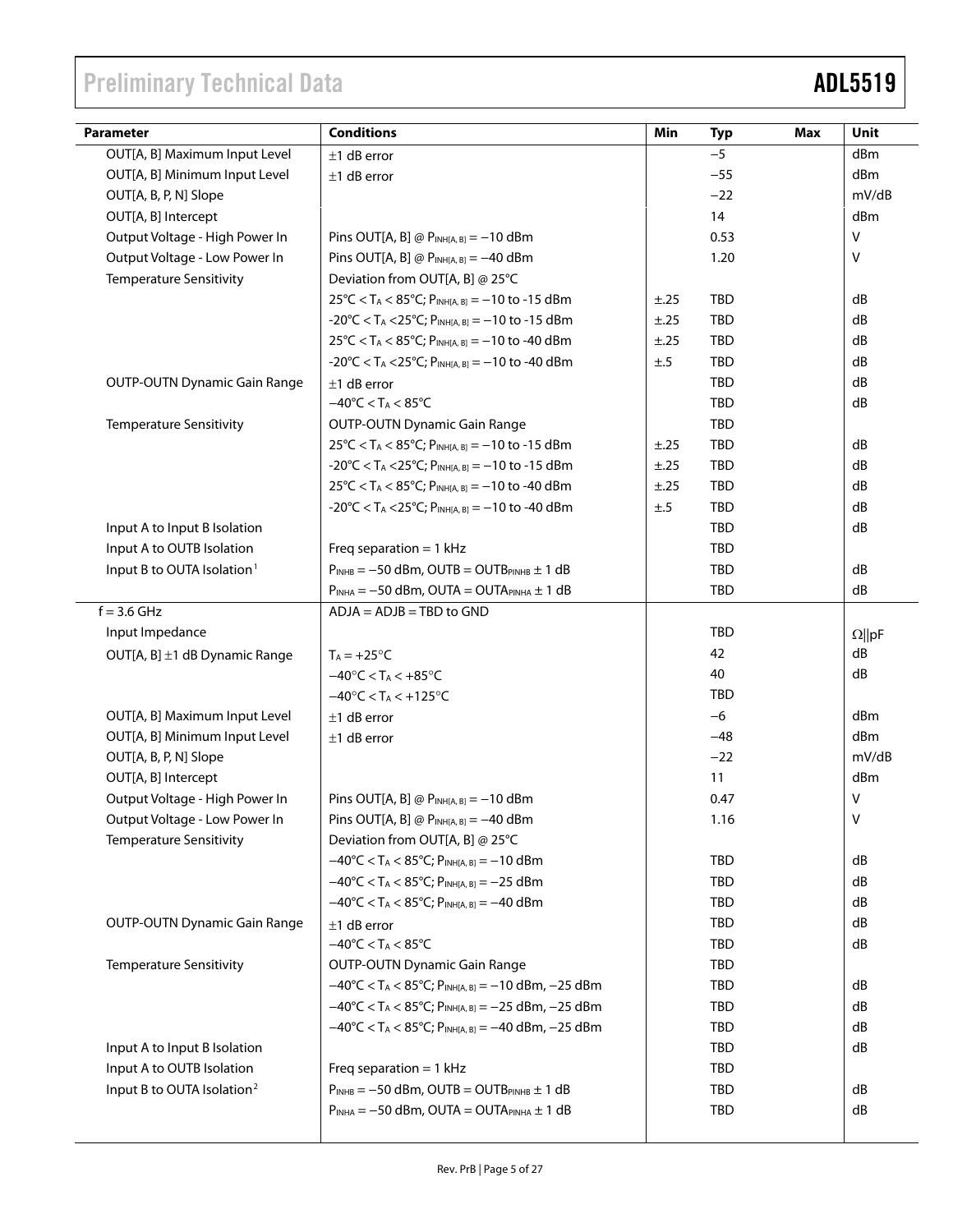# ADL5519 Preliminary Technical Data

| <b>Parameter</b>                                   | <b>Conditions</b>                                                                             | Min<br><b>Typ</b> | <b>Max</b> | Unit            |
|----------------------------------------------------|-----------------------------------------------------------------------------------------------|-------------------|------------|-----------------|
| $f = 5.8$ GHz                                      | $ADJA = ADJB = TBD$ to $GND$                                                                  |                   |            |                 |
| Input Impedance                                    |                                                                                               | <b>TBD</b>        |            | $\Omega$   pF   |
| OUT[A, B] ±1 dB Dynamic Range                      | $T_A = +25$ °C                                                                                | 50                |            | dB              |
|                                                    | $-40^{\circ}$ C < T <sub>A</sub> < $+85^{\circ}$ C                                            | 48                |            | dB              |
|                                                    | $-40^{\circ}$ C < T <sub>A</sub> < $+125^{\circ}$ C                                           | <b>TBD</b>        |            |                 |
| OUT[A, B] Maximum Input Level                      | $±1$ dB error                                                                                 | $-4$              |            | dBm             |
| OUT[A, B] Minimum Input Level                      | $±1$ dB error                                                                                 | $-54$             |            | d <sub>Bm</sub> |
| OUT[A, B, P, N] Slope                              |                                                                                               | $-22$             |            | mV/dB           |
| OUT[A, B] Intercept                                |                                                                                               | 16                |            | dBm             |
| Output Voltage - High Power In                     | Pins OUT[A, B] @ $P_{INH[A, B]} = -10$ dBm                                                    | 0.59              |            | ٧               |
| Output Voltage - Low Power In                      | Pins OUT[A, B] @ $P_{INH[A, B]} = -40$ dBm                                                    | 1.27              |            | ٧               |
| <b>Temperature Sensitivity</b>                     | Deviation from OUT[A, B] @ 25°C                                                               |                   |            |                 |
|                                                    | $-40^{\circ}$ C < T <sub>A</sub> < 85°C; P <sub>INH[A, B]</sub> = -10 dBm                     | TBD               |            | dB              |
|                                                    | $-40^{\circ}$ C < T <sub>A</sub> < 85 $^{\circ}$ C; P <sub>INH[A, B]</sub> = -25 dBm          | TBD               |            | dB              |
|                                                    | $-40^{\circ}$ C < T <sub>A</sub> < 85°C; P <sub>INH[A, B]</sub> = -40 dBm                     | TBD               |            | dB              |
| <b>OUTP-OUTN Dynamic Gain Range</b>                | $±1$ dB error                                                                                 | <b>TBD</b>        |            | dB              |
|                                                    | $-40^{\circ}$ C < T <sub>A</sub> < 85 $^{\circ}$ C                                            | TBD               |            | dB              |
| <b>Temperature Sensitivity</b>                     | <b>OUTP-OUTN Dynamic Gain Range</b>                                                           | TBD               |            |                 |
|                                                    | $-40^{\circ}$ C < T <sub>A</sub> < 85 $^{\circ}$ C; P <sub>INH[A, B]</sub> = -10 dBm, -25 dBm | <b>TBD</b>        |            | dB              |
|                                                    | $-40^{\circ}$ C < T <sub>A</sub> < 85°C; P <sub>INH[A, B]</sub> = -25 dBm, -25 dBm            | <b>TBD</b>        |            | dB              |
|                                                    | $-40^{\circ}$ C < T <sub>A</sub> < 85°C; P <sub>INH[A, B]</sub> = -40 dBm, -25 dBm            | <b>TBD</b>        |            | dB              |
| Input A to Input B Isolation                       |                                                                                               | TBD               |            | dB              |
| Input A to OUTB Isolation                          | Freq separation = $1$ kHz                                                                     | TBD               |            |                 |
| Input B to OUTA Isolation <sup>3</sup>             | $P_{INHB} = -50$ dBm, OUTB = OUTBPINHB $\pm 1$ dB                                             | <b>TBD</b>        |            | dB              |
|                                                    | $P_{INHA} = -50$ dBm, OUTA = OUTAPINHA $\pm 1$ dB                                             | <b>TBD</b>        |            | dB              |
| $f = 8$ GHz                                        | $ADJA = ADJB = TBD$ to $GND$                                                                  |                   |            |                 |
| Input Impedance                                    |                                                                                               | TBD               |            | $\Omega$   pF   |
| OUT[A, B] ±1 dB Dynamic Range                      | $T_A = +25$ °C                                                                                | 44                |            | dB              |
| $-40^{\circ}$ C < T <sub>A</sub> < $+85^{\circ}$ C |                                                                                               |                   |            | dB              |
|                                                    | $-40^{\circ}$ C < T <sub>A</sub> < $+125^{\circ}$ C                                           |                   |            |                 |
| OUT[A, B] Maximum Input Level                      | $±1$ dB error                                                                                 | $-2$              |            | dBm             |
| OUT[A, B] Minimum Input Level                      | $±1$ dB error                                                                                 | $-46$             |            | dBm             |
| OUT[A, B, P, N] Slope                              |                                                                                               | $-22$             |            | mV/dB           |
| OUT[A, B] Intercept                                |                                                                                               | 21                |            | dBm             |
| Output Voltage - High Power In                     | Pins OUT[A, B] @ $P_{INH[A, B]} = -10$ dBm                                                    | 0.7               |            | v               |
| Output Voltage - Low Power In                      | Pins OUT[A, B] @ $P_{INH[A, B]} = -40$ dBm                                                    | 1.39              |            | v               |
| <b>Temperature Sensitivity</b>                     | Deviation from OUT[A, B] @ 25°C                                                               |                   |            |                 |
|                                                    | $-40^{\circ}$ C < T <sub>A</sub> < 85 $^{\circ}$ C; P <sub>INH[A, B]</sub> = -10 dBm          | TBD               |            | dB              |
|                                                    | $-40^{\circ}$ C < T <sub>A</sub> < 85°C; P <sub>INH[A, B]</sub> = -25 dBm                     | TBD               |            | dB              |
|                                                    | $-40^{\circ}$ C < T <sub>A</sub> < 85 $^{\circ}$ C; P <sub>INH[A, B]</sub> = -40 dBm          | TBD               |            | dB              |
| <b>OUTP-OUTN Dynamic Gain Range</b>                | $±1$ dB error                                                                                 | TBD               |            | dB              |
|                                                    | $-40^{\circ}$ C < T <sub>A</sub> < 85 $^{\circ}$ C                                            | <b>TBD</b>        |            | dB              |
| <b>Temperature Sensitivity</b>                     | <b>OUTP-OUTN Dynamic Gain Range</b>                                                           | <b>TBD</b>        |            |                 |
|                                                    | $-40^{\circ}$ C < T <sub>A</sub> < 85°C; P <sub>INH[A, B]</sub> = -10 dBm, -25 dBm            | <b>TBD</b>        |            | dB              |
|                                                    | $-40^{\circ}$ C < T <sub>A</sub> < 85°C; P <sub>INH[A, B]</sub> = -25 dBm, -25 dBm            | TBD               |            | dB              |
|                                                    | $-40^{\circ}$ C < T <sub>A</sub> < 85 $^{\circ}$ C; P <sub>INH[A, B]</sub> = -40 dBm, -25 dBm | <b>TBD</b>        |            | dB              |
| Input A to Input B Isolation                       | TBD                                                                                           |                   |            | dB              |
| Input A to OUTB Isolation                          | Freq separation = $1$ kHz                                                                     | <b>TBD</b>        |            |                 |
|                                                    |                                                                                               |                   |            |                 |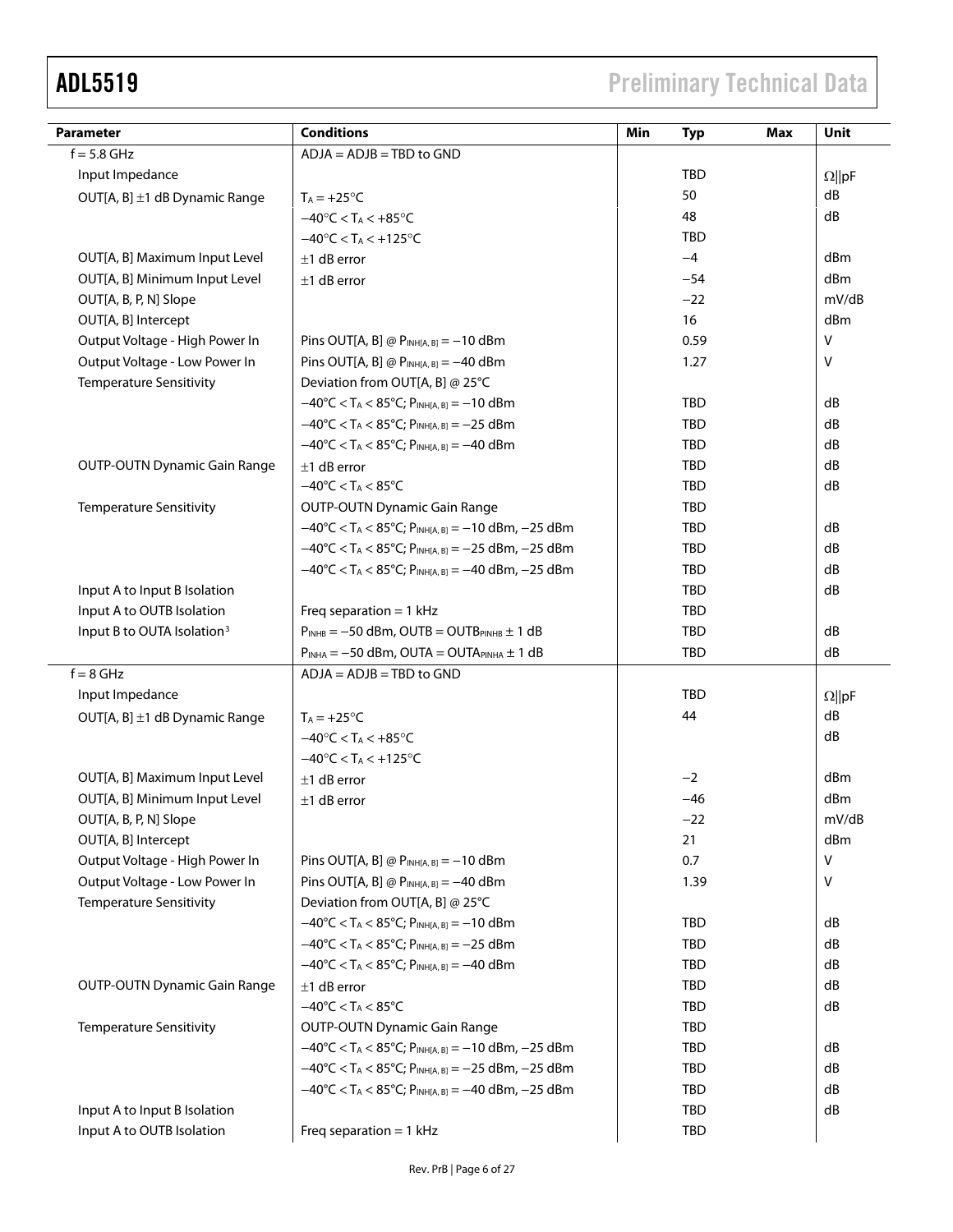| <b>Parameter</b>                           | <b>Conditions</b>                                                                                   | Min<br><b>Typ</b><br>Max | <b>Unit</b>    |
|--------------------------------------------|-----------------------------------------------------------------------------------------------------|--------------------------|----------------|
| Input B to OUTA Isolation                  | $P_{INHB} = -50$ dBm, OUTB = OUTB <sub>PINHB</sub> $\pm$ 1 dB                                       | TBD                      | dB             |
|                                            | $P_{INHA} = -50$ dBm, OUTA = OUTAPINHA $\pm$ 1 dB                                                   | <b>TBD</b>               | dB             |
| <b>OUTPUT INTERFACE</b>                    | OUT[A, B] (Pins 12, 7), OUT[P, N] (Pins 10, 9)                                                      |                          |                |
| OUT[A, B] Voltage Range Min                | VST[A, B] = TBD RFIN = open RL $\geq$ 240 $\Omega$ to ground                                        | <b>TBD</b>               | V              |
|                                            | VST[A, B] = 0V RFIN = open RL $\geq$ 240 $\Omega$ to ground                                         | <b>TBD</b>               | v              |
| OUT[P, N] output                           | $OUT[A, B] = OUT[P, N]$                                                                             | <b>VLVL</b>              |                |
| OUT[P, N] Voltage Range Min                | FBK[A, B] = TBD RFIN = open RL $\geq$ 240 $\Omega$ to ground                                        | <b>TBD</b>               | V              |
|                                            | FBK[A, B] = 0V RFIN = open RL $\geq$ 240 $\Omega$ to ground                                         | <b>TBD</b>               | v              |
| Source/Sink Current                        | Output held at 1V to 1% change                                                                      | 2.2                      | mA             |
| Small Signal Bandwidth                     | $RFIN = -10$ dBm, from CLP[A,B] to OUT[A,B]                                                         | <b>TBD</b>               | <b>MHz</b>     |
| <b>Output Noise</b>                        | RF Input = $2.2$ GHz, $-10$ dBm, $f_{\text{NOISE}} = 100$ kHz,<br>$C_{LP[A,B]} = open$              | <b>TBD</b>               | $nV/\sqrt{Hz}$ |
| <b>Fall Time</b>                           | Input level = no signal to $-10$ dBm, 90% to 10%,<br>$C_{LP[A,B]} = 8$ pF                           | <b>TBD</b>               | ns             |
| <b>Fall Time</b>                           | Input level = no signal to $-10$ dBm, 90% to 10%,<br>$C_{LP[A,B]} = open;$                          | <b>TBD</b>               | ns             |
| <b>Rise Time</b>                           | Input level $= -10$ dBm to no signal, 10% to 90%,<br>$C_{LPIA, BJ} = 8 pF$                          | <b>TBD</b>               | ns             |
| <b>Rise Time</b>                           | Input level $= -10$ dBm to no signal, 10% to 90%,<br>$C_{LP[A,B]} =$ open,                          | <b>TBD</b>               | ns             |
| Video Bandwidth (or Envelope<br>Bandwidth) |                                                                                                     | 50                       | <b>MHz</b>     |
| SETPOINT INTERFACE                         | VST[A, B] (Pins 13, 6)                                                                              |                          |                |
| Nominal Input Range                        | Input level = 0 dBm, measurement mode                                                               | 0.5                      | V              |
|                                            | Input level $= -50$ dBm, measurement mode                                                           | 1.75                     | v              |
| Logarithmic Scale Factor                   |                                                                                                     | $-45$                    | dB/V           |
| Logarithmic Intercept                      |                                                                                                     | <b>TBD</b>               |                |
| Input Resistance                           | Input level = $-20$ dBm, controller mode, $VST[A,B] = 1$<br>V                                       | 40                       | kΩ             |
| DIFFERENCE LEVEL ADJUST                    | VLVL (Pin 4)                                                                                        |                          |                |
| Voltage Range                              | $OUT[P, N] = FBK[A, B]$                                                                             | TBD                      | V              |
| OUT[P, N] Voltage Range                    | $OUT[P, N] = FBK[A, B]$                                                                             | TBD                      | v              |
| Input Impedance                            |                                                                                                     | <b>TBD</b>               | $\Omega$   pF  |
| TEMPERATURE COMPENSATION                   | ADJ[A, B] (Pins 17, 2)                                                                              |                          |                |
| <b>Input Resistance</b>                    | ADJ[A, B] = $0.9$ V, sourcing 50 $\mu$ A                                                            | 13                       | kΩ             |
| Disable Threshold Voltage                  | $ADJ[A, B] = open$                                                                                  | $V_{POS}$ - 0.4          | v              |
| <b>VOLTAGE REFERENCE</b>                   | VREF (Pin 3)                                                                                        |                          |                |
| Output Voltage                             |                                                                                                     | 1.15                     | V              |
| <b>Temperature Sensitivity</b>             | $-40^{\circ}$ C < T <sub>A</sub> < $+85^{\circ}$ C                                                  | TBD                      | mV/°C          |
| <b>Current Limit Source/Sink</b>           |                                                                                                     | 3/3                      | mA             |
| <b>TEMPERATURE REFERENCE</b>               | TEMP (Pin 15)                                                                                       |                          |                |
| Output Voltage                             |                                                                                                     | 1.3                      | V              |
| <b>Temperature Sensitivity</b>             | $-40^{\circ}$ C < T <sub>A</sub> < +125°C                                                           | 4.5                      | mV/°C          |
| <b>Current Limit Source/Sink</b>           |                                                                                                     | 5/40                     | mA/uA          |
| POWER-DOWN INTERFACE                       | Pin PWDN                                                                                            |                          |                |
| Logic Level to Enable                      | Logic LO enables                                                                                    | <b>TBD</b>               | v              |
| Logic Level to Disable                     | Logic HI disables                                                                                   | <b>TBD</b>               | V              |
| <b>Input Current</b>                       | Logic HI PWDN = $5V$                                                                                | <b>TBD</b>               | μA             |
|                                            | Logic LO $PWDN = 0 V$                                                                               | <b>TBD</b>               | μA             |
| <b>Enable Time</b>                         | PWDN LO to OUTA/OUTB at 100% final value,<br>$C_{LPA/B}$ = Open, $C_{HPA/B}$ = 10 nF, RF in = 0 dBm | <b>TBD</b>               | μs             |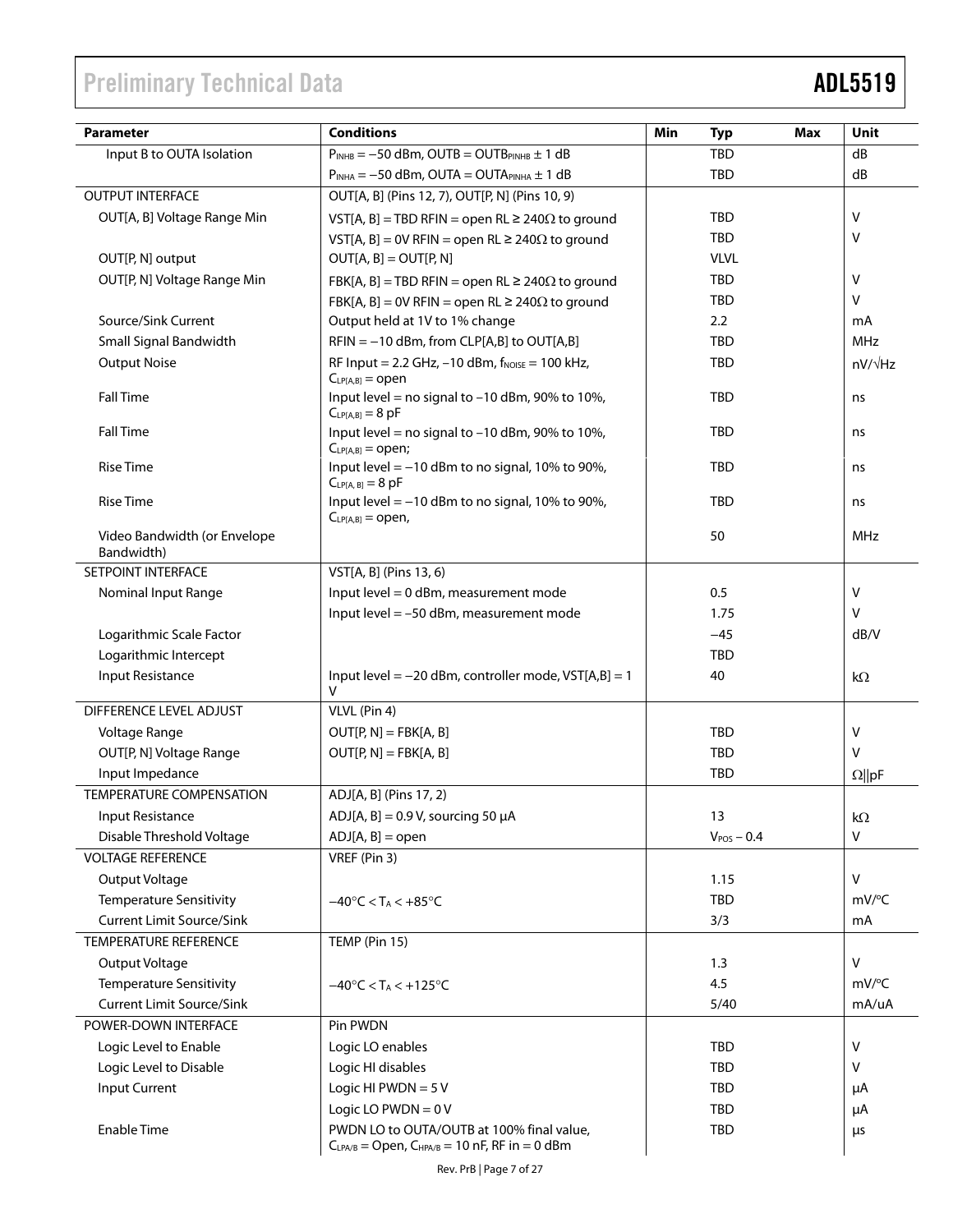ADL5519 Preliminary Technical Data

| <b>Parameter</b>         | <b>Conditions</b>                                   | Min | Typ | Max | Unit       |
|--------------------------|-----------------------------------------------------|-----|-----|-----|------------|
| Disable Time             | PWDN HI to OUTA/OUTB at 10% final value,            |     | TBD |     | μs         |
|                          | $CLPA/B = Open, CHPA/B = 10nF, RF in = 0 dBm$       |     |     |     |            |
| <b>POWER INTERFACE</b>   | VPS[A, B, R] (Pins 18, 1, 16)                       |     |     |     |            |
| Supply Voltage           |                                                     | 3.0 |     | 5.5 |            |
| <b>Oujescent Current</b> |                                                     |     | 65  |     | mA         |
| vs. Temperature          | $-40^{\circ}$ C $\leq$ T <sub>A</sub> $\leq$ +125°C |     | TBD |     | $\mu$ A/°C |
| Disable Current          | $ADJ[A,B] = PWDN = VPOS$                            |     |     |     | mA         |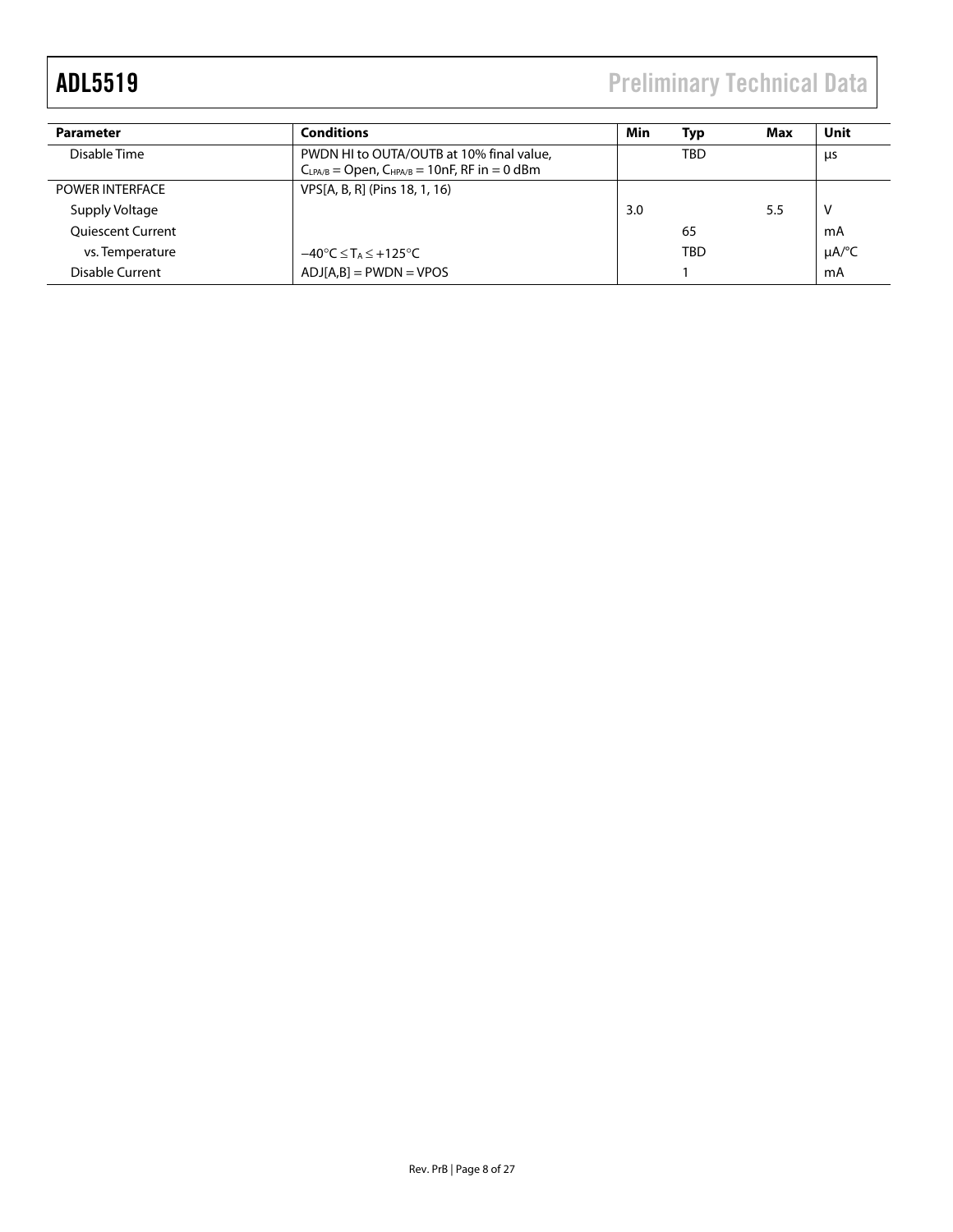### <span id="page-8-0"></span>ABSOLUTE MAXIMUM RATINGS

#### **Table 2.**

| <b>Parameter</b>                                                       | Rating                              |
|------------------------------------------------------------------------|-------------------------------------|
| Supply Voltage: VPSA, VPSB, VPSR                                       | 5.7V                                |
| V <sub>SET</sub> Voltage: VSTA, VSTB                                   | 0 to V <sub>POS</sub>               |
| Input Power (Single-Ended, Re: 50 $\Omega$ )<br>INHA, INLA, INHB, INLB | 12 dBm                              |
| Internal Power Dissipation                                             |                                     |
| $\theta$ ia                                                            | $55^{\circ}$ C/W                    |
| <b>Maximum Junction Temperature</b>                                    | $165^{\circ}$ C                     |
| Operating Temperature Range                                            | $-40^{\circ}$ C to $+125^{\circ}$ C |
| Storage Temperature Range                                              | $-65^{\circ}$ C to $+150^{\circ}$ C |
| Lead Temperature (Soldering 60 sec)                                    | 260°C                               |

Stresses above those listed under Absolute Maximum Ratings may cause permanent damage to the device. This is a stress rating only; functional operation of the device at these or any other conditions above those indicated in the operational section of this specification is not implied. Exposure to absolute maximum rating conditions for extended periods may affect device reliability.

#### **ESD CAUTION**

ESD (electrostatic discharge) sensitive device. Electrostatic charges as high as 4000 V readily accumulate on the human body and test equipment and can discharge without detection. Although this product features proprietary ESD protection circuitry, permanent damage may occur on devices subjected to high energy electrostatic discharges. Therefore, proper ESD precautions are recommended to avoid performance degradation or loss of functionality.

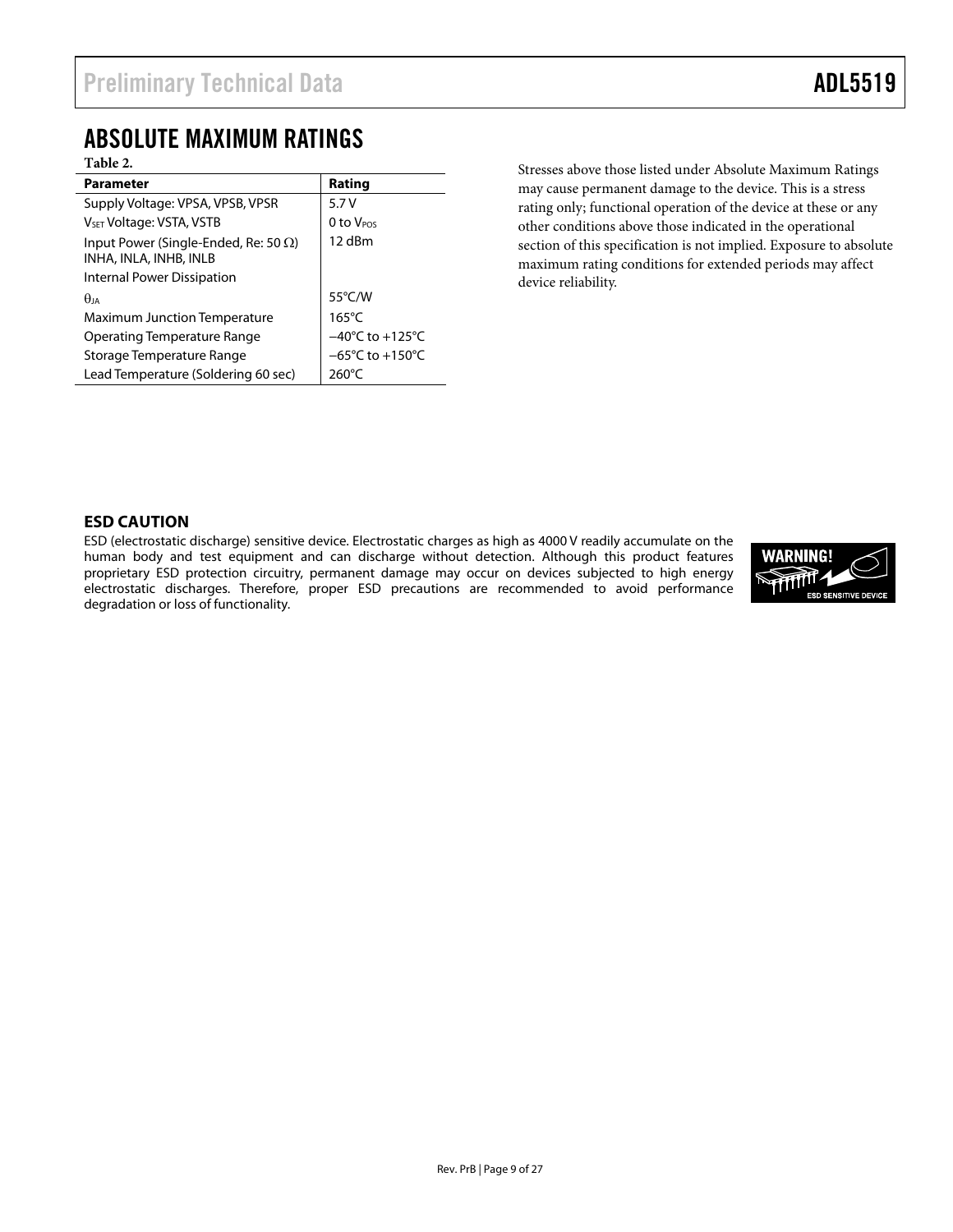## <span id="page-9-0"></span>PIN CONFIGURATION AND FUNCTION DESCRIPTIONS



Figure 2. Pin Configuration

#### **Table 3. Pin Function Descriptions**

| PIN            | <b>Name</b> | <b>Description</b>                                                                                                                                                |
|----------------|-------------|-------------------------------------------------------------------------------------------------------------------------------------------------------------------|
| $\mathbf{1}$   | <b>COMR</b> | Common for difference output and Temp Sensor                                                                                                                      |
| $\mathbf 2$    | <b>COMR</b> | Common for difference output and Temp Sensor                                                                                                                      |
| 3              | <b>VPSB</b> | Positive Supply for Channel B. Must be the same as VPS[A/R]. Apply 3.0V to 5.5V supply voltage.                                                                   |
| $\overline{4}$ | <b>ADJB</b> | Dual function pin. Channel B Temperature adjust. Connect a resistor to ground to vary temperature<br>compensation. Connect to VPS[A/B/R] to power down Channel B. |
| 5              | <b>VREF</b> | 1.15V voltage reference                                                                                                                                           |
| 6              | <b>VLVL</b> | DC common mode adjust for difference output                                                                                                                       |
| $\overline{7}$ | <b>CLPB</b> | Loop filter pin for Channel B                                                                                                                                     |
| 8              | <b>VSTB</b> | Setpoint Control input for Channel B                                                                                                                              |
| 9              | <b>NC</b>   | No Connect                                                                                                                                                        |
| 10             | <b>OUTB</b> | Output voltage for Channel B                                                                                                                                      |
| 11             | <b>FBKB</b> | Difference op-amp feedback pin                                                                                                                                    |
| 12             | <b>OUTN</b> | Difference output (OUTB - OUTA + VLVL)                                                                                                                            |
| 13             | <b>OUTP</b> | Difference output (OUTA - OUTB + VLVL)                                                                                                                            |
| 14             | <b>FBKA</b> | Difference op-amp feedback pin                                                                                                                                    |
| 15             | <b>OUTA</b> | Output voltage for Channel A                                                                                                                                      |
| 16             | <b>NC</b>   | No Connect                                                                                                                                                        |
| 17             | <b>VSTA</b> | Setpoint Control input for Channel A                                                                                                                              |
| 18             | <b>CLPA</b> | Loop filter pin for Channel A                                                                                                                                     |
| 19             | <b>TEMP</b> | Temp Sensor output (1.3V with 4.5mV/°C slope)                                                                                                                     |
| 20             | <b>VPSR</b> | Positive Supply for difference output and temperature sensor. Must be the same as VPS[A/B]. Apply<br>3.0V to 5.5V supply voltage.                                 |
| 21             | <b>ADJA</b> | Dual function pin. Channel A Temperature adjust. Connect a resistor to ground to vary temperature<br>compensation. Connect to VPS[A/B/R] to power down Channel A. |
| 22             | <b>VPSA</b> | Positive Supply for Channel A. Must be the same as VPS[B/R]. Apply 3.0V to 5.5V supply voltage.                                                                   |
| 23             | <b>COMR</b> | Common for difference output and Temp Sensor                                                                                                                      |
| 24             | <b>COMR</b> | Common for difference output and Temp Sensor                                                                                                                      |
| 25             | <b>INHA</b> | AC coupled RF input for Channel A                                                                                                                                 |
| 26             | <b>INLA</b> | AC coupled RF common for Channel A                                                                                                                                |
| 27             | <b>COMR</b> | Common for difference output and Temp Sensor                                                                                                                      |
| 28             | <b>PWDN</b> | Power down for difference output and Temp Sensor                                                                                                                  |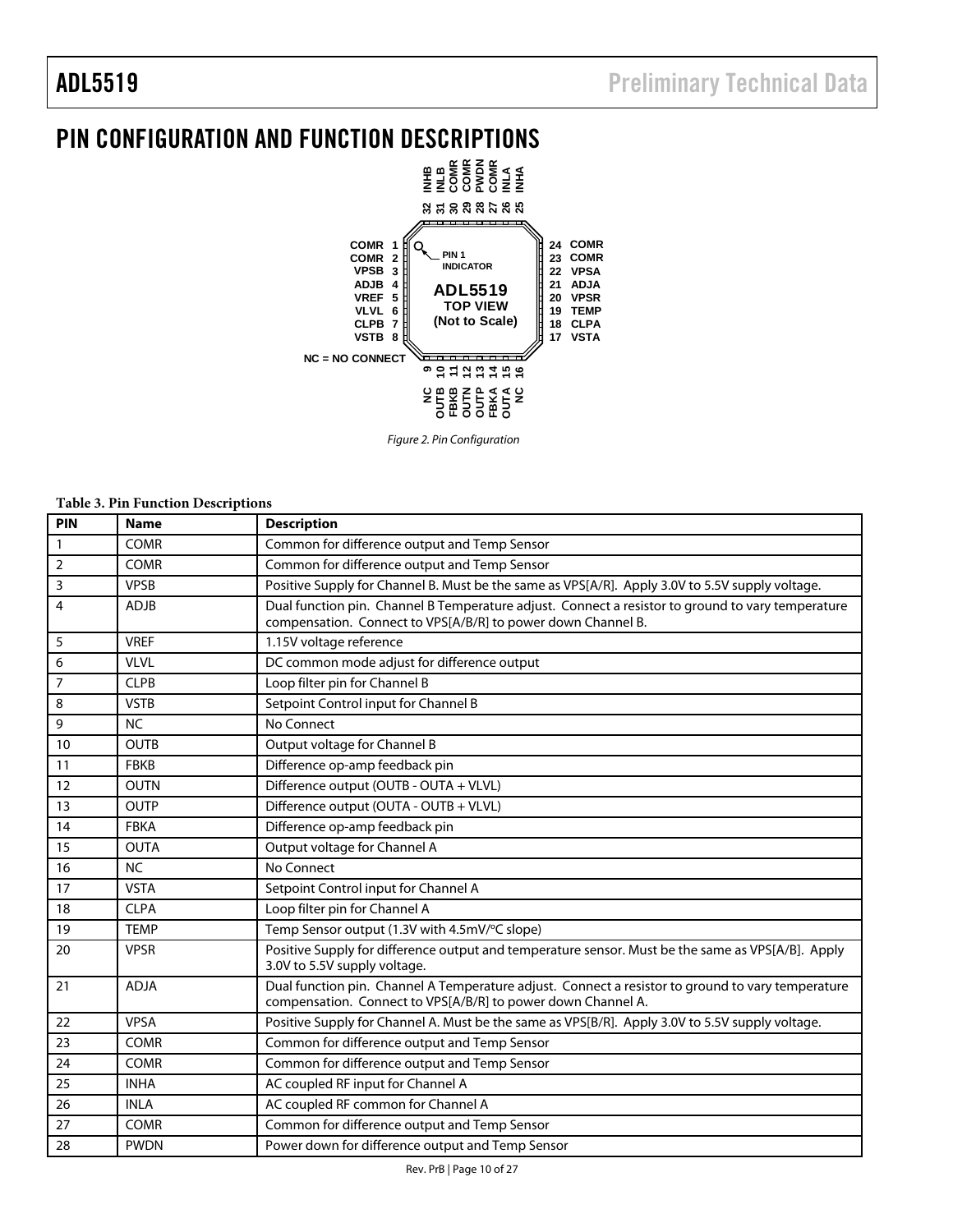| $\frac{1}{29}$  | <b>COMR</b> | Common for difference output and Temp Sensor |
|-----------------|-------------|----------------------------------------------|
| $\overline{30}$ | <b>COMR</b> | Common for difference output and Temp Sensor |
| 31              | <b>INLB</b> | AC coupled RF common for Channel B           |
| 32              | <b>INHB</b> | AC coupled RF input for Channel B            |
|                 | Paddle      | Internally connected to COMR                 |
|                 |             |                                              |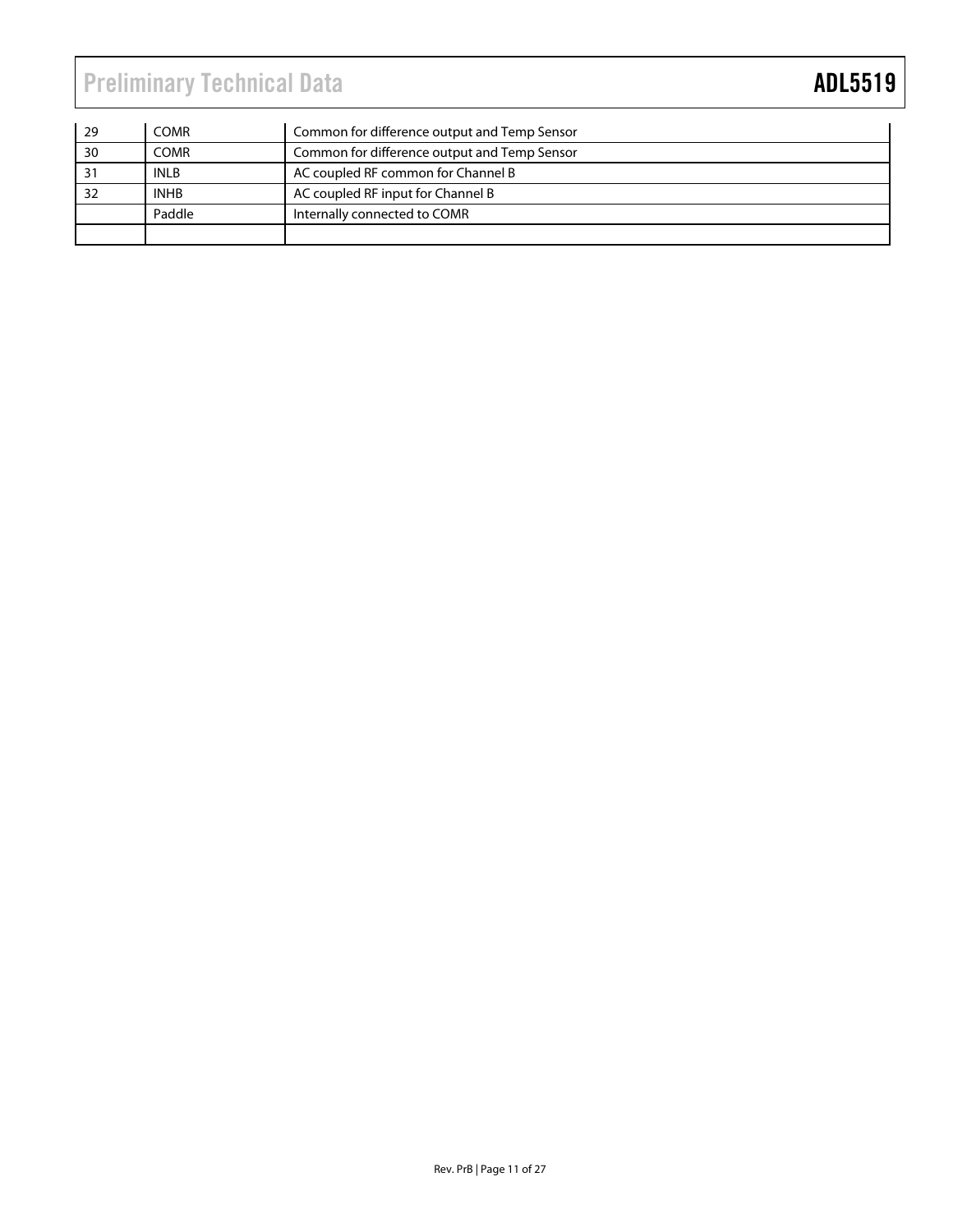### <span id="page-11-0"></span>TYPICAL PERFORMANCE CHARACTERISTICS

 $V_P = 5 V$ ;  $T_A = +25^{\circ}C$ ,  $-40^{\circ}C$ ,  $+85^{\circ}C$ ; CLPA/B = OPEN. Colors:  $+25^{\circ}C$  black,  $-40^{\circ}C$  blue,  $+85^{\circ}C$  red.



Figure 3: OUT[A, B] Voltage and Log Conformance vs. Input Amplitude at 450 MHz, Typical Device, ADJ[A, B] = 0 V, Sine Wave, Differential Drive,



Figure 4: Distribution of OUT[A, B] Voltage and Error over Temperature After Ambient Normalization vs. Input Amplitude for at Least 30 Devices from Multiple Lots, Frequency = 450 MHz, ADJ[A, B] = 0 V, Sine Wave, Differential Drive

<span id="page-11-1"></span>

Figure 5: Distribution of [OUTA – OUTB] Gain vs. Input Amplitude over Temperature for at Least 30 Devices from Multiple Lots, Frequency = 450 MHz, ADJ[A, B] = 0 V, Sine Wave, Differential Drive



Figure 6: OUT[P, N]Gain and Log Conformance vs. Input Amplitude at 450 MHz, Typical Device, ADJ[A, B] = 0 V, Sine Wave, Differential Drive (Note that the OUTP and OUTN Error Curves Overlap)



Figure 7: Distribution of [OUTP − OUTN] Gain and Error over Temperature After Ambient Normalization vs. Input Amplitude for at Least 30 Devices from Multiple Lots, Frequency = 450 MHz, ADJ[A, B] = 0 V, Sine Wave, Differential Drive, P<sub>IN</sub> Ch. B = −25 dBm, Channel A Swept



Figure 8: OUT[A, B] Voltage and Log Conformance vs. Input Amplitude at 880 MHz, Typical Device, ADJ[A, B] = 0.5 V, Sine Wave, Differential Drive,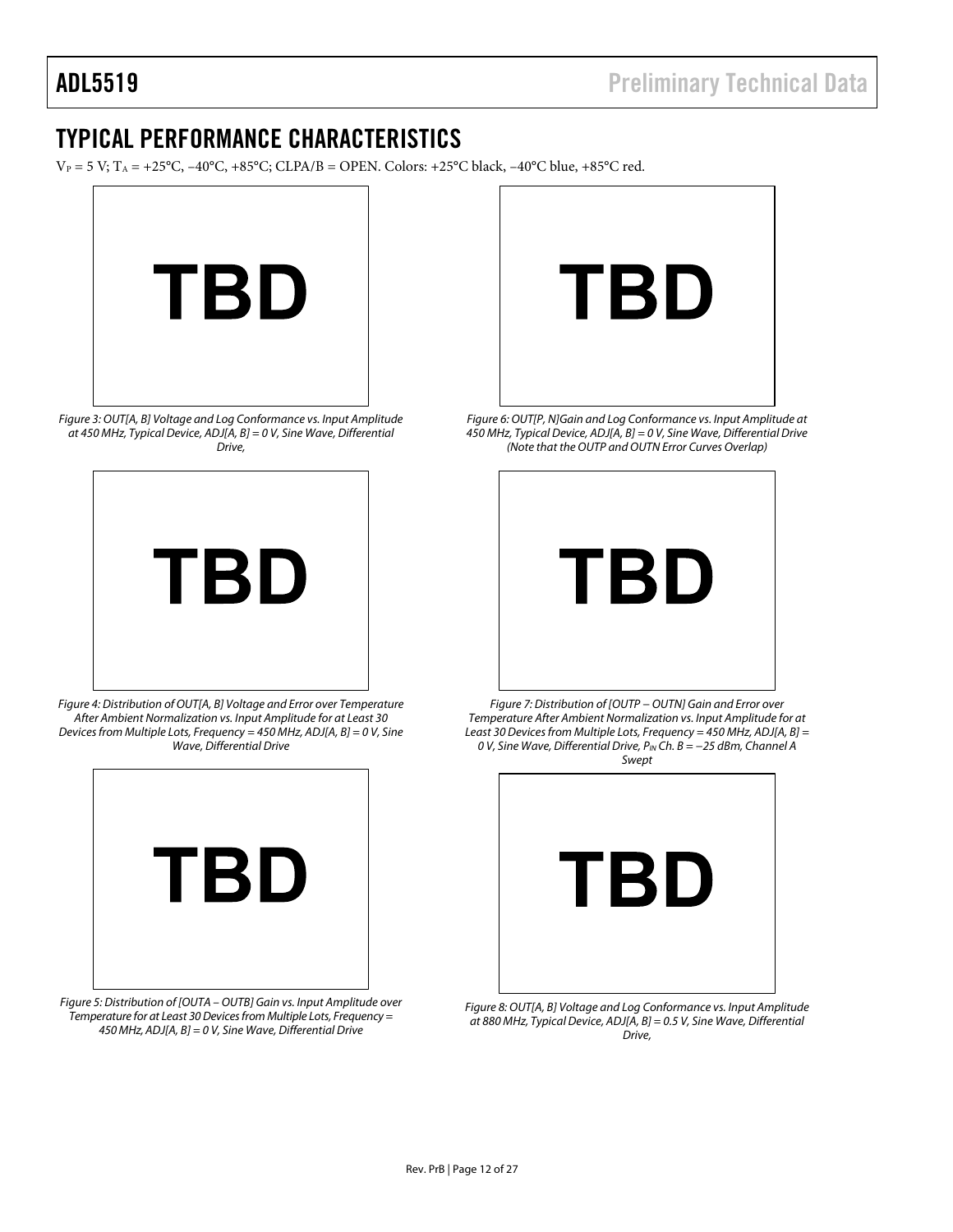### <span id="page-12-0"></span>THEORY OF OPERATION

The ADL5519 is a dual-channel 6-stage demodulating logarithmic amplifier, specifically designed for use in RF measurement and power control applications at frequencies up to 10 GHz. Sharing much of its design with the AD8317 logarithmic detector/controller, the ADL5519 maintains tight intercept variability vs. temperature over a 50 dB range. Each measurement channel offers equivalent performance to the AD8317. The complete circuit block diagram is shown in [Figure 9](#page-12-1).



<span id="page-12-1"></span>Each measurement channel is a fully differential design and uses a proprietary, high speed SiGe process, extending high frequency performance. [Figure 10](#page-12-2) shows the basic diagram of the ADL5519's channel A signal path, the functionality is identical for channel B.



<span id="page-12-2"></span>Figure 10. Single Channel Block Diagram

The maximum input with  $\pm 1$  dB log-conformance error is typically 0 dBm (re: 50 Ω). The noise spectral density referred to the input is 1.15 nV/ $\sqrt{Hz}$ , which is equivalent to a voltage of 118 μV rms in a 10.5 GHz bandwidth or a noise power of −66 dBm (re: 50  $\Omega$ ). This noise spectral density sets the lower limit of the dynamic range. However, the low end accuracy of the ADL5519 is enhanced by specially shaping the demodulating transfer characteristic to partially compensate for errors due to internal noise. The common pin, COMR, provides a quality low impedance connection to the printed circuit board (PCB) ground. The package paddle, which is internally connected to the COMR pin, should also be grounded to the PCB to reduce thermal impedance from the die to the PCB.

The logarithmic function is approximated in a piecewise fashion by six cascaded gain stages. (For a more comprehensive explanation of the logarithm approximation, please refer to the AD8307 data sheet, available at www.analog.com.) The cells have a nominal voltage gain of 9 dB each and a 3 dB bandwidth of 10.5 GHz. Using precision biasing, the gain is stabilized over temperature and supply variations. The overall dc gain is high, due to the cascaded nature of the gain stages. An offset compensation loop is included to correct for offsets within the cascaded cells. At the output of each of the gain stages, a squarelaw detector cell is used to rectify the signal.

The RF signal voltages are converted to a fluctuating differential current having an average value that increases with signal level. Along with the six gain stages and detector cells, an additional detector is included at the input of each measurement channel,, providing a 50 dB dynamic range in total. After the detector currents are summed and filtered, the following function is formed at the summing node:

*ID* × log10(*VIN*/*VINTERCEPT*)

where:

*I*<sub>D</sub> is the internally set detector current.

*VIN* is the input signal voltage.

 $V_{\text{INTERCEPT}}$  is the intercept voltage (that is, when  $V_{\text{IN}} = V_{\text{INTERCEPT}}$ , the output voltage would be 0 V, if it were capable of going to 0 V).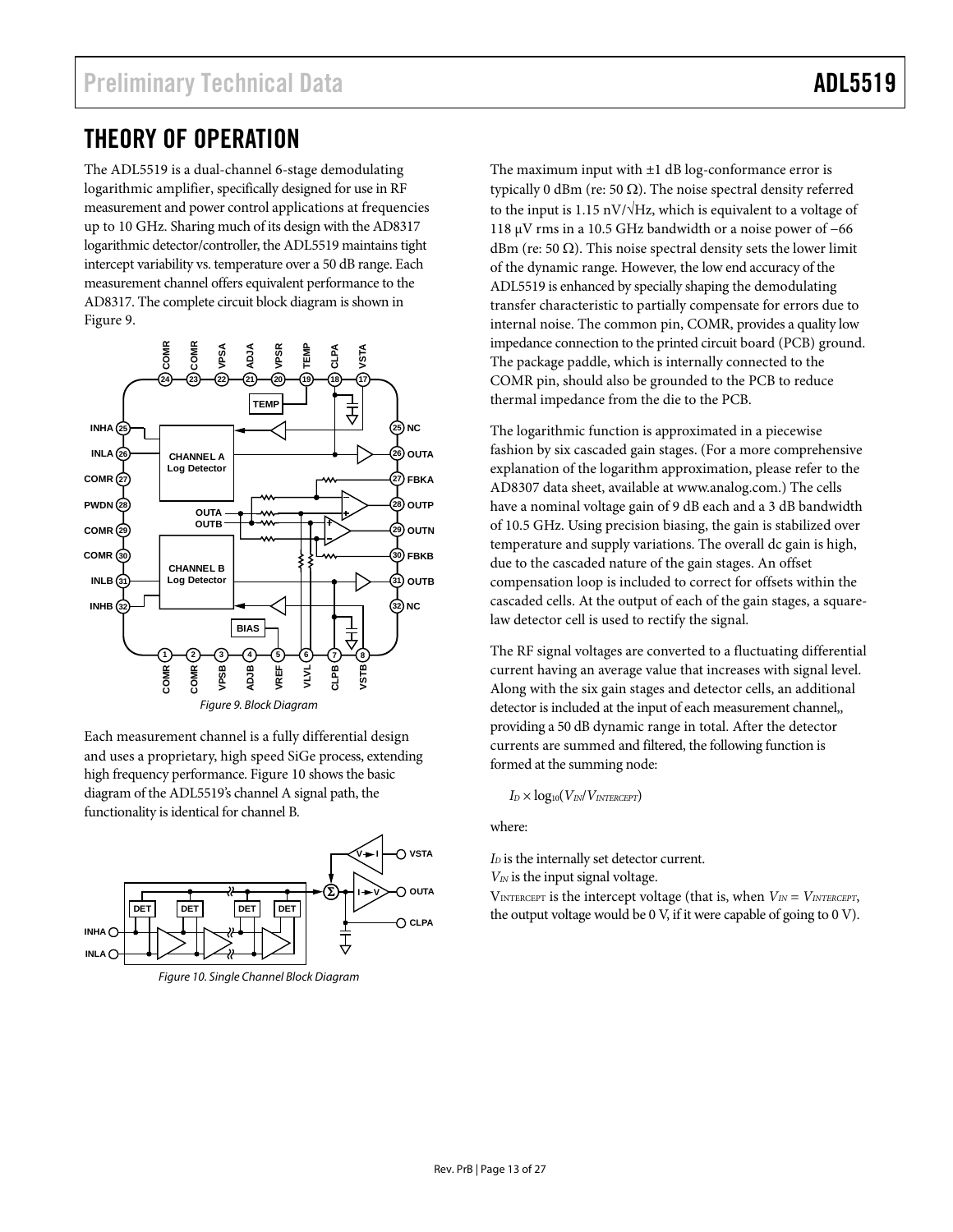### <span id="page-13-0"></span>USING THE ADL5519

### **BASIC CONNECTIONS**

The ADL5519 is specified for operation up to 10 GHz; as a result, low impedance supply pins with adequate isolation between functions are essential. A power supply voltage of between 3.0 V and 5.5 V should be applied to VPSA, VPSB, and VPSR. Power supply decoupling capacitors of 100 pF and 0.1 μF should be connected close to these power supply pins.



Figure 11. Basic Connections

<span id="page-13-1"></span>The paddle of the LFCSP\_VD package is internally connected to COMR. For optimum thermal and electrical performance, the paddle should be soldered to a low impedance ground plane.

### **INPUT SIGNAL COUPLING**

The RF inputs (INHA and INHB) are single-ended and must be ac-coupled. INLA and INLB (input common) should be ac-coupled to ground. Suggested coupling capacitors are 47 nF ceramic 0402-style capacitors for input frequencies of 1 MHz to 10 GHz. The coupling capacitors should be mounted close to the INHA[INHB] and INLA[INLB} pins. The coupling capacitor values can be increased to lower the input stage's high-pass cutoff frequency. The high-pass corner is set by the input coupling capacitors and the internal 10 pF high-pass capacitor. The dc voltage on INHA[INHB] and INLA[INLB] is about one diode voltage drop below the supply voltage.



Figure 12. Single Channel Input Interface

While the input can be reactively matched, in general this is not necessary. An external 52.3  $\Omega$  shunt resistor (connected on the signal side of the input coupling capacitors, as shown in [Figure 11](#page-13-1)) combines with the relatively high input impedance to give an adequate broadband 50  $\Omega$  match.

The coupling time constant,  $50 \times C_C/2$ , forms a high-pass corner with a 3 dB attenuation at  $f_{HP} = 1/(2\pi \times 50 \times C_C)$ , where  $C1 = C2 = C<sub>c</sub>$ . Using the typical value of 47 nF, this high pass corner will be ~68 kHz. In high frequency applications,  $f_{HP}$ should be as large as possible to minimize the coupling of unwanted low frequency signals. In low frequency applications, a simple RC network forming a low-pass filter should be added at the input for similar reasons. This should generally be placed at the generator side of the coupling capacitors, thereby lowering the required capacitance value for a given high-pass corner frequency.

#### **TEMPERATURE SENSOR INTERFACE**

The ADL5519 provides a temperature sensor output capable of driving about 1.6 mA. The temperature scaling factor of the output voltage is approximately 2 mV/°C. The typical absolute voltage at 25°C is ~620 mV.

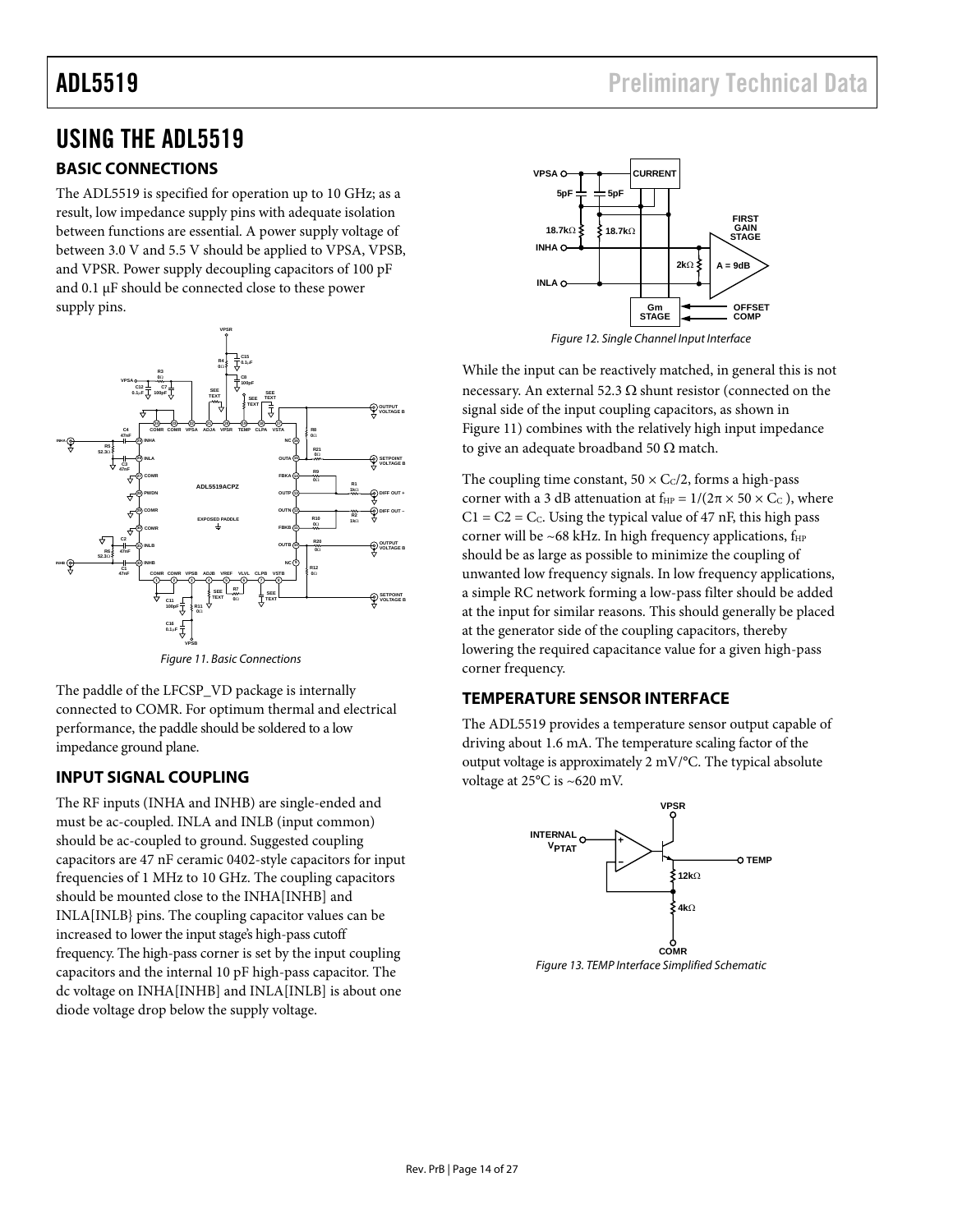### <span id="page-14-0"></span>**POWER-DOWN INTERFACE**

The operating and stand-by currents for the ADL5519 at 25°C are approximately 65 mA and 1 mA, respectively. The PWDN and ADJ[A,B] pins are connected to the base of and NPN transistor to force a power down condition. Typically, when PWDN is pulled >2.5 V, the ADL5519 is powered down from 65mA to <1mA. The output reaches to within 0.1 dB of its steady-state value in about 1.6 μs; the reference voltage is available to full accuracy in a much shorter time. This wake-up response time varies depending on the input coupling network and the capacitance at pins  $CLP[A, B].$ 

The individual log channels can be disabled by installing a 0Ω pull up resistor from ADJ[A,B] to VPS[A,B].

### **SETPOINT INTERFACE, VST[A, B]**

The V<sub>SET</sub> input drives the high impedance (20 kΩ) input of an internal op amp. The V<sub>SET</sub> voltage appears across the internal 1.5 kΩ resistor to generate Is<sub>ET</sub>. When a portion of VOUT is applied to VSET, the feedback loop forces

 $-I_D \times log_{10}(V_{IN}/V_{INTERCEPT}) = I_{SET}$ .

If 
$$
V_{SET} = V_{OUT}/2x
$$
, then  $I_{SET} = V_{OUT}/(2x \times 1.5 \text{ k}\Omega)$ .

The result is

 $V_{OUT} = (-I_D \times 1.5 \text{ k}\Omega \times 2\text{x}) \times \log_{10}(V_{IN}/V_{INTERCEPT})$ 



Figure 14. VST[A, B] Interface Simplified Schematic

The slope is given by  $-I_D \times 2x \times 1.5$  k $\Omega = -22$  mV/dB  $\times$  x. For example, if a resistor divider to ground is used to generate a V<sub>SET</sub> voltage of V<sub>OUT</sub>/2, then  $x = 2$ . The slope is set to –880 V/decade or −44 mV/dB.

### **OUTPUT INTERFACE, OUT[A, B]**

<span id="page-14-1"></span>The OUT[A,B] pin is driven by a PNP output stage. An internal 10  $\Omega$  resistor is placed in series with the output and the OUT[A,B] pin. The rise time of the output is limited mainly by the slew on CLP[A,B]. The fall time is an RClimited slew given by the load capacitance and the pulldown resistance at OUT[A,B]. There is an internal pulldown resistor of 1.6 kΩ. A resistive load at OUT[A,B] is placed in parallel with the internal pull-down resistor to provide additional discharge current.



Figure 15. OUT[A, B] Interface Simplified Schematic

OUT[A, B] can source and sink up to 2.2 mA.

#### **DIFFERENCE OUTPUT, OUT[P, N]**

The ADL5519 incorporates two operational amplifiers with rail-to-rail output capability to provide a channel difference output.



Figure 16. OUT[P, N] Interface Simplified Schematic

As in the case of the output drivers for OUT[A, B], the output stages have the capability of driving 2.2 mA. OUTA and OUTB are internally connected through 1 k $\Omega$  resistors to the inputs of each op amp. The pin VLVL is connected to the positive terminal of both op amps through 1 kΩ resistors to provide level shifting. The negative feedback terminal is also made available through a 1 kΩ resistor. The input impedance of VLVL is 1 kΩ and FBK[A, B] is 2 k $\Omega$ . See [Figure 17](#page-14-1) for the connections of these pins.



If OUTP is connected to FBKA, then OUTP is given as

*OUTP* = *OUTA* – *OUTB* + *VLVL* (9)

If OUTN is connected to FBKB, then OUTN is given as

*OUTN* = *OUTB* – *OUTA* + *VLVL* (10)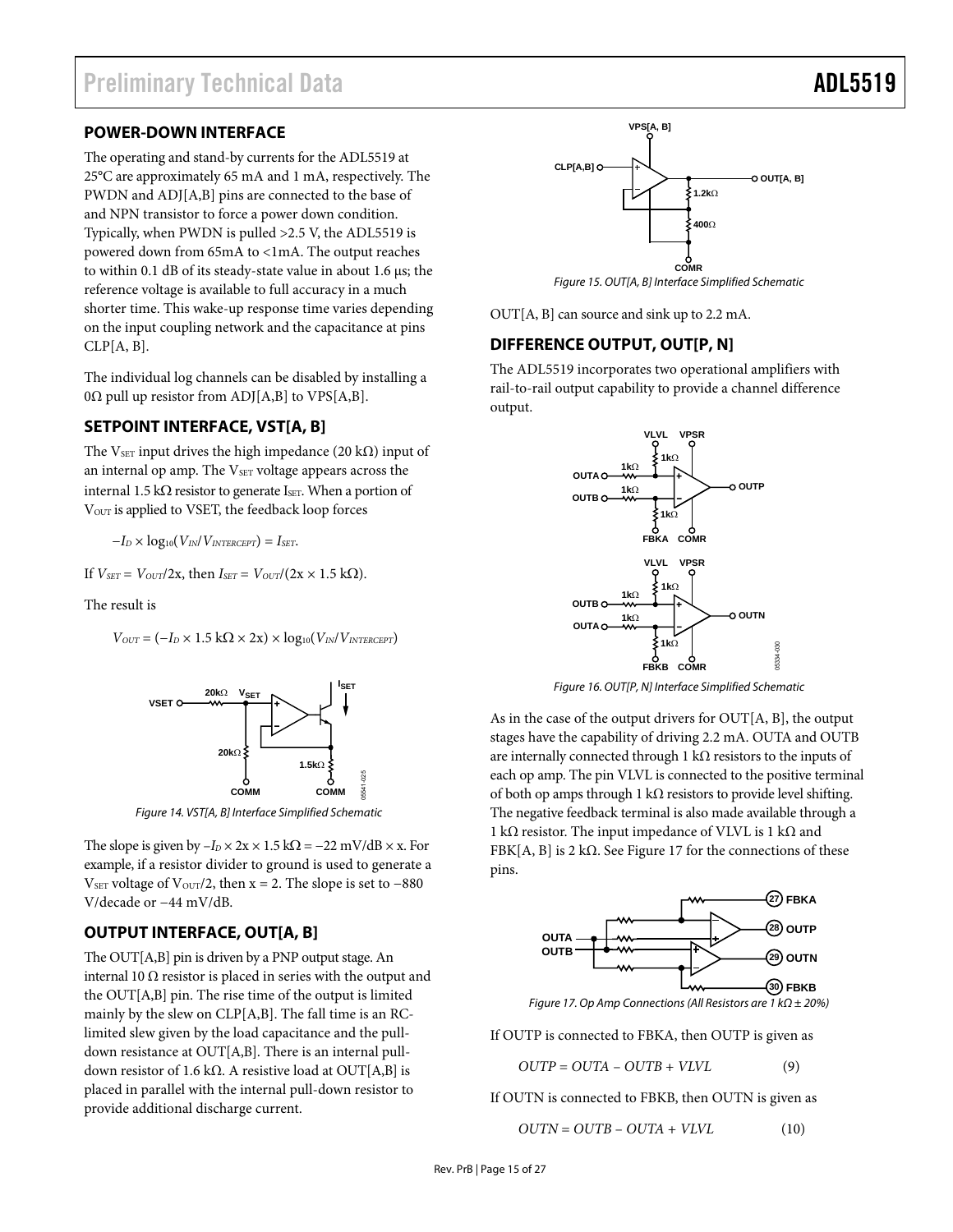<span id="page-15-0"></span>In this configuration, all four measurements, OUT[A, B, P, N], are made available simultaneously. A differential output can be taken from OUTP − OUTN, and VLVL can be used to adjust the common-mode level for an ADC connection.

### **MEASUREMENT MODE**

The ADL5519 requires a single supply of 3.0 V to 5 V. The supply is connected to the three supply pins, VPSA, VPSB, and VPSR. Each pin should be decoupled using the two capacitors with values equal or similar to those shown in [Figure 19](#page-16-1). These capacitors must provide a low impedance over the full frequency range of the input, and they should be placed as close as possible to the positive supply pins. Two different capacitors are used in parallel to provide a broadband ac short to ground.

The device is placed in measurement mode by connecting OUTA and/or OUTB to VSTA and/or VSTB, respectively. As seen in [Figure 18](#page-15-1), the ADL5519 has an offset voltage, a negative slope, and a V<sub>OUT[A,B]</sub> measurement intercept at the high end of its input signal range.



Figure 18. Typical Output Voltage vs. Input Signal, Single Channel

<span id="page-15-1"></span>The output voltage vs. input signal voltage of the ADL5519 is linear-in-dB over a multidecade range. The equation for this function is of the form

 $V_{OUT} = X \times V_{SLOPE/DEC} \times log_{10}(V_{IN}/V_{INTERCEPT}) =$  (1)

$$
X \times V_{SLOPE/dB} \times 20 \times log_{10}(V_{IN}/V_{INTERCEPT})
$$
 (2)

where:

*X* is the feedback factor in  $V_{SET} = V_{OUT}/X$ . *VSLOPE/DEC* is nominally –440 mV/decade or −22 mV/dB. *VINTERCEPT* is the x-axis intercept of the linear-in-dB portion of the *VOUT* vs. *VIN* curve ([Figure 18](#page-15-1)). *VINTERCEPT* is +2 dBV for a sinusoidal input signal.

An offset voltage, VOFFSET, of 0.35 V is internally added to the detector signal, so that the minimum value for  $V_{\text{OUT}}$  is  $X \times V_{\text{OFFSET}}$ . So for  $X = 1$ , minimum  $V_{\text{OUT}}$  is 0.35 V.

The slope is very stable vs. process and temperature variation. When base-10 logarithms are used, VSLOPE/DECADE represents the volts/decade. A decade corresponds to 20 dB;  $V_{SLOPE/DECADE}/20$  = *VSLOPE/dB* represents the slope in volts/dB.

As noted in Equation 1 and Equation 2, the  $V<sub>OUT</sub>$  voltage has a *negative* slope. This is also the correct slope polarity to control the gain of many power amplifiers in a negative feedback configuration. Because both the slope and intercept vary slightly with frequency, it is recommended to refer to the [Specifications](#page-2-1) section for application-specific values for slope and intercept.

Although demodulating log amps respond to input signal voltage, not input signal power, it is customary to discuss the amplitude of high frequency signals in terms of power. In this case, the characteristic impedance of the system, Z<sub>0</sub>, must be known to convert voltages to their corresponding power levels. The following equations are used to perform this conversion:

$$
P(\text{dBm}) = 10 \times \log_{10}(V_{rms}^2/(Z_0 \times 1 \text{ mW})) \tag{3}
$$

$$
P(dBV) = 20 \times log_{10}(V_{rms}/1 \ V_{rms})
$$
\n(4)

$$
P(\text{dBm}) = P(\text{dBV}) - 10 \times \log_{10}(Z_0 \times 1 \text{ mW}/1 \text{ V}_{\text{rms}}^2)
$$
 (5)

For example, PINTERCEPT for a sinusoidal input signal expressed in terms of dBm (decibels referred to 1 mW), in a 50  $\Omega$  system is

$$
P_{INTERCEPT}(dBm) = P_{INTERCEPT}(dBV) - 10 \times log_{10}(Z_0 \times 1 \text{ mW}/1 V_{rms}^2)
$$
\n
$$
+2 dBV - 10 \times log_{10}(50 \times 10^{-3}) = +15 dBm
$$
\n(6)

For a square wave input signal in a 200  $\Omega$  system,

$$
P_{\text{INTERCEPT}} = -1 \text{ dBV} - 10 \times \log_{10}[(200 \ \Omega \times 1 \text{ mW}/1 \, V_{\text{rms}}^2)] =
$$
+6 dBm

Further information on the intercept variation dependence upon waveform can be found in the AD8313 and AD8307 data sheets.

As the input signal to Channel A and Channel B are swept over their nominal input dynamic range of +10 dBm to −50 dBm, the output swings from 0.5 V to 1.75 V. The voltages OUTA and OUTB are also internally applied to a difference amplifier with a gain of two. So as the dB difference between INA and INB ranges from approximately −30 dB to +30 dB, the difference voltage on OUTP and OUTN swings from 0.5 V to 1.75 V. Input differences larger than  $\pm 30$  dB can be measured as long as the absolute input level at INA and INB are within their nominal ranges of +10 dBm to −50 dBm. However, measurement of large differences between INA and INB are affected by on-chip signal leakage. The common-mode level of OUTP and OUTN is set by the voltage applied to VLVL. These output can be easily biased up to a common-mode voltage of 2.5 V by connecting VREF to VLVL. As the gain range is swept, OUTP swings from approximately 0.5 V to 1.75 V and OUTN swings from 1.75 V to 0.5 V.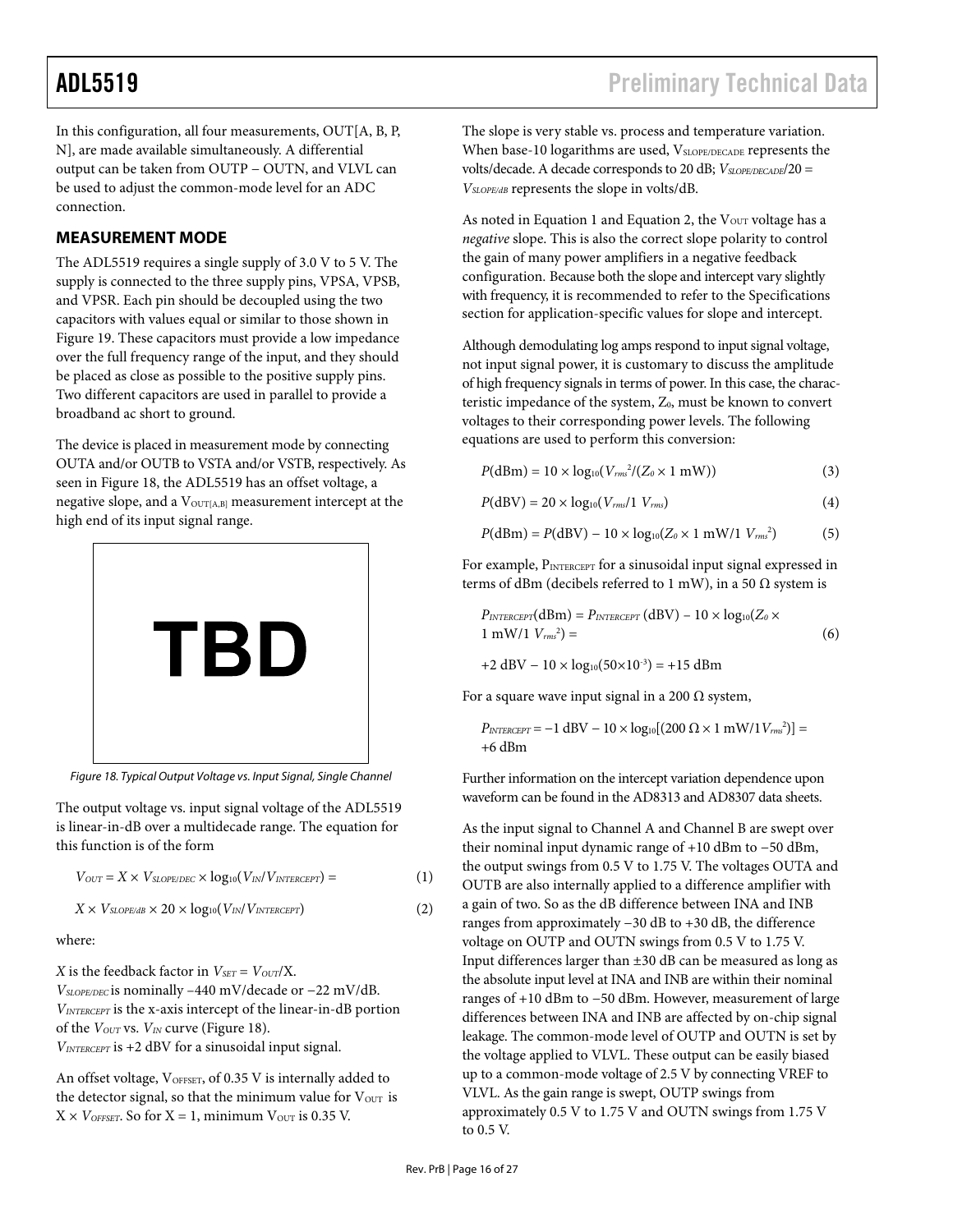<span id="page-16-0"></span>

Figure 19. Basic Connections for Operation in Measurement Mode

### <span id="page-16-2"></span><span id="page-16-1"></span>**CONTROLLER MODE**

In addition to being a measurement device, the ADL5519 can also be configured to measure and control signal levels. The ADL5519 has two controller modes. Each of the two log detectors can be separately configured to set and control the output power level of a variable gain amplifier (VGA) or variable voltage attenuator (VVA). Alternatively, the two log detectors can be configured to measure and control the *gain* of an amplifier or signal chain.

The channel difference outputs can be used for controlling a feedback loop to the ADL5519's RF inputs. A capacitor connected between FBKA and OUTP forms an integrator, keeping in mind that the on-chip 1 kΩ feedback resistor forms a zero. (The value of the on-chip resistors can vary as much as ±20% with manufacturing process variation.) If Channel A is driven and Channel B has a feedback loop from OUTP through a PA, then OUTP integrates to a voltage value such that

$$
OUTB = (OUTA + VLVL)/2 \tag{11}
$$

The output value from OUTN may or may not be useful. It is given by

$$
OUTN = 0 V \tag{12}
$$

For VLVL < OUTA/3,

Otherwise,

$$
OUTN = (3 \times VLVL - OUTA)/2 \tag{13}
$$

If VLVL is connected to OUTA, then OUTB is forced to equal OUTA through the feedback loop. This flexibility provides the user with the capability to measure one channel operating at a given power level and frequency while forcing the other channel to a desired power level at another frequency. ADJA and ADJB should be set to different voltage levels to reduce the temperature drift of the output measurement. The temperature drift will be statistical sum of the drift from Channel A and Channel B. As stated before, VLVL can be used to force the slaved channel to operate at a different power than the other channel. If the two channels are forced to operate at different power levels, then some static offset occurs due to voltage drops across metal wiring in the IC.

If an inversion is necessary in the feedback loop, OUTN can be used as the integrator by placing a capacitor between OUTN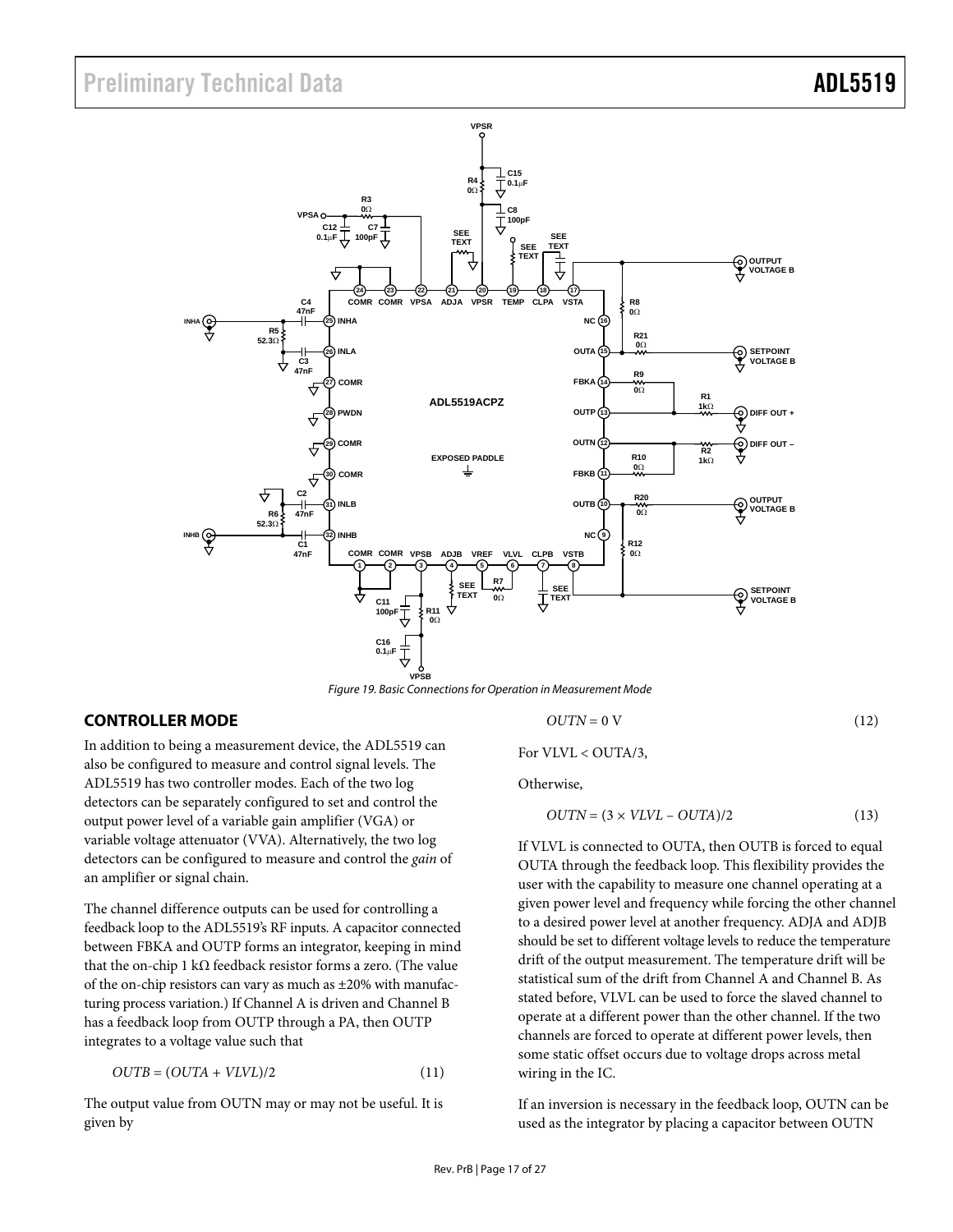and OUTP. This changes the output equation for OUTB and OUTP to

$$
OUTB = 2 \times OUTA - VLVL \tag{14}
$$

For VLVL < OUTA/2,

$$
OUTN = 0 V \tag{15}
$$

Otherwise,

$$
OUTN = 2 \times VLVL - OUTA \tag{16}
$$

The previous equations are valid when Channel A is driven and Channel B is slaved through a feedback loop. When Channel B is driven and Channel A is slaved, the above equations can be altered by changing OUTB to OUTA and OUTN to OUTP.

#### **Automatic Power Control**

[Figure 20](#page-17-0) shows how the device should be reconfigured to control output *power*.

The RF input to the device is configured as before. A directional coupler taps off some of the power being generated by the VGA (typically a 10 dB to 20 dB coupler is used). A power splitter can be used instead of a directional coupler if there are no concerns about reflected energy from the next stage in the signal chain. Some additional attenuation may be required to set the maximum input signal at the ADL5519 to be equal to the recommended maximum input level for optimum linearity and temperature stability at the frequency of operation.

<span id="page-17-0"></span>VSTA and OUTA are no longer shorted together. OUTA now provides a bias or gain control voltage to the VGA. The gain control sense of the VGA must be positive and monotonic, that is, increasing voltage tends to increase gain. However, the gain control transfer function of the device does not need to be well controlled or particularly linear. If the gain control sense of the VGA is negative, an inverting op amp circuit with a dc offset shift can be used between the ADL5519 and the VGA to keep the gain control voltage in the 0 V to 5 V range.

VSTA becomes the setpoint input to the system. This can be driven by a DAC, as shown in [Figure 20](#page-17-0), if the output power is expected to vary, or it can simply be driven by a stable reference voltage if constant output power is required. This DAC should have an output swing that covers the 0 V to 3.5 V range. The [AD7391](http://www.analog.com/en/prod/0,2877,AD7391,00.html) and [AD7393](http://www.analog.com/en/prod/0%2C2877%2CAD7393%2C00.html) serial-input and parallel-input 10-bit DACs provide adequate resolution (4 mV/bit) and an output swing up to 4.5 V.

When VSTA is set to a particular value, the ADL5519 compares this value to the equivalent input power present at the RF input. If these two values do not match, OUTA increases or decreases in an effort to balance the system. The dominant pole of the error amplifier/integrator circuit that drives OUTA is set by the capacitance on Pin CLPA; some experimentation may be necessary to choose the right value for this capacitor. In general, CLPA should be chosen to provide stable loop operation for the complete output power control range. If the slope (in dB/V) of the gain control transfer function of the VGA is not constant, CLPA must be chosen to guarantee a stable loop when the gain control slope is at its maximum. On the other hand, CLPA must provide adequate averaging to the internal low range squaring detector so that the rms computation is valid. Larger values of CLPA tend to make the loop less responsive.

The relationship between VSTA and the RF input follows from the measurement mode behavior of the device. For example, from [Figure 8](#page-11-1), which shows the measurement mode transfer function at 880 MHz, it can be seen that an input power of −10 dBm yields an output voltage of 2.5 V. Therefore, in controller mode, VSTA should be set to 2.5 V, which results in an input power of −10 dBm to the ADL5519.



#### **Automatic Gain Control**

[Figure 21](#page-18-0) shows how the ADL5519 can be connected to provide automatic *gain* control to an amplifier or signal chain. Additional pins are omitted for clarity. In this configuration, both log detectors are connected in measurement mode with appropriate filtering being used on CLP[A, B]. OUTA, however, is also connected to the VLVL pin of the on-board difference amplifier. Also, the OUTP output of the difference amplifier drives a variable gain element (either VVA or VGA) and is connected back to the FBKA input via a capacitor so that it is operating as an integrator.

Assume that OUTA is much bigger than OUTB. Because OUTA also drives VLVL, this voltage is also present on the noninverting input of the op amp driving OUTP. This results in a net current flow from OUTP through the integrating capacitor into the FBKA input. This results in the voltage on OUTP decreasing. If the gain control transfer function of the VVA/VGA is negative, this increases the gain, which in turn increases the input signal to INHB. The output voltage on the integrator continues to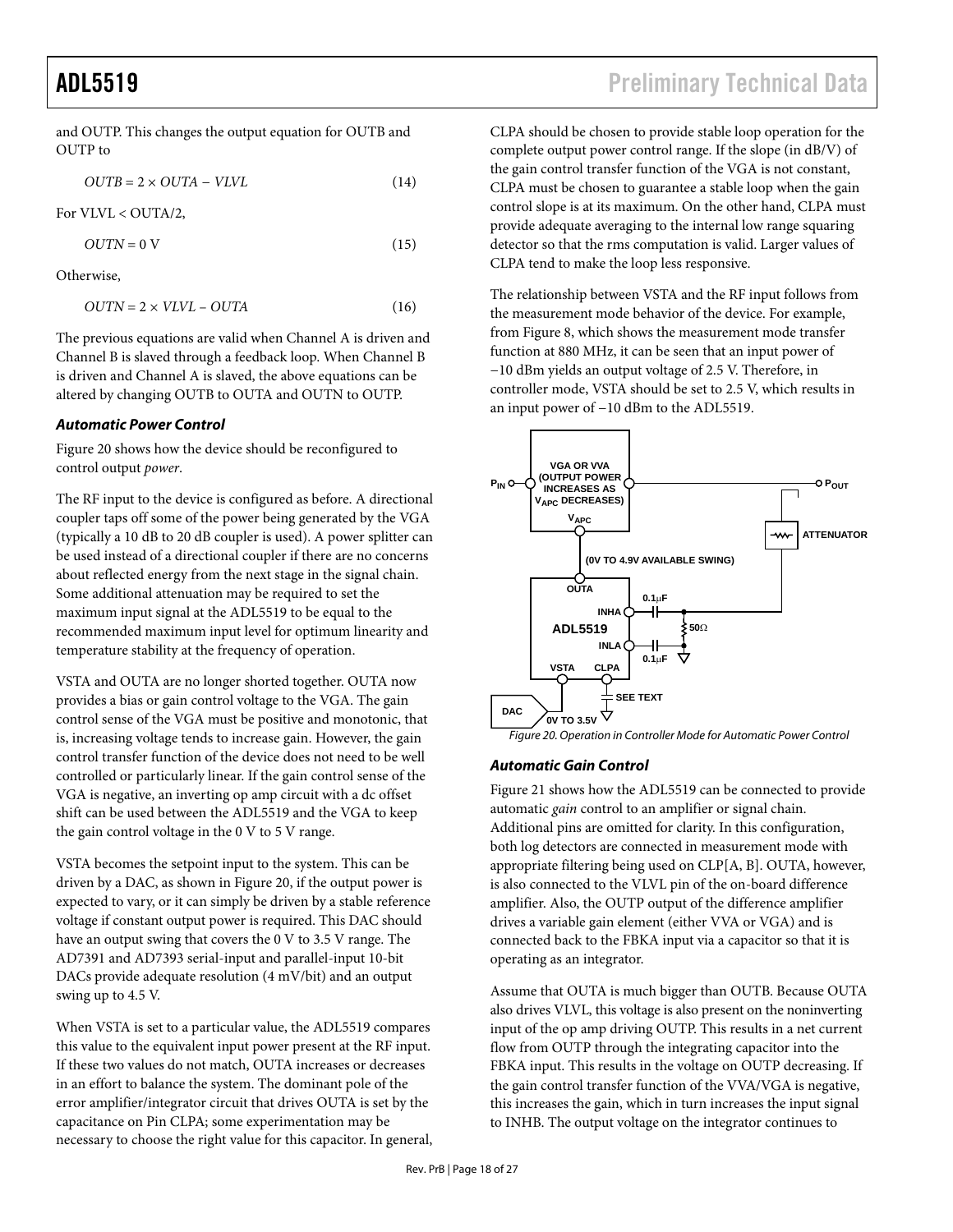increase until the power on the two input channels is equal, resulting in a signal chain gain of unity.

If a gain other than 0 dB is required, an attenuator can be used in one of the RF paths, as shown in [Figure 21.](#page-18-0) Alternatively, power splitters or directional couplers of different coupling factors can be used. Another convenient option is to apply a voltage on VLVL other than OUTA. Refer to Equation 11 and the [Controller Mode](#page-16-2) section for more detail.

If the VGA/VVA has a positive gain control sense, the OUTN output of the difference amplifier can be used with the integrating capacitor tied back to FBKB.

The choice of the integrating capacitor affects the response time of the AGC loop. Small values give a faster response time but can result in instability, whereas larger values reduce the response time. Note that in this mode, the capacitors on CLPA and CLPB, which perform the rms averaging function, must still be used and also affect the loop response time.



<span id="page-18-0"></span>Figure 21. Operation in Controller Mode for Automatic Gain Control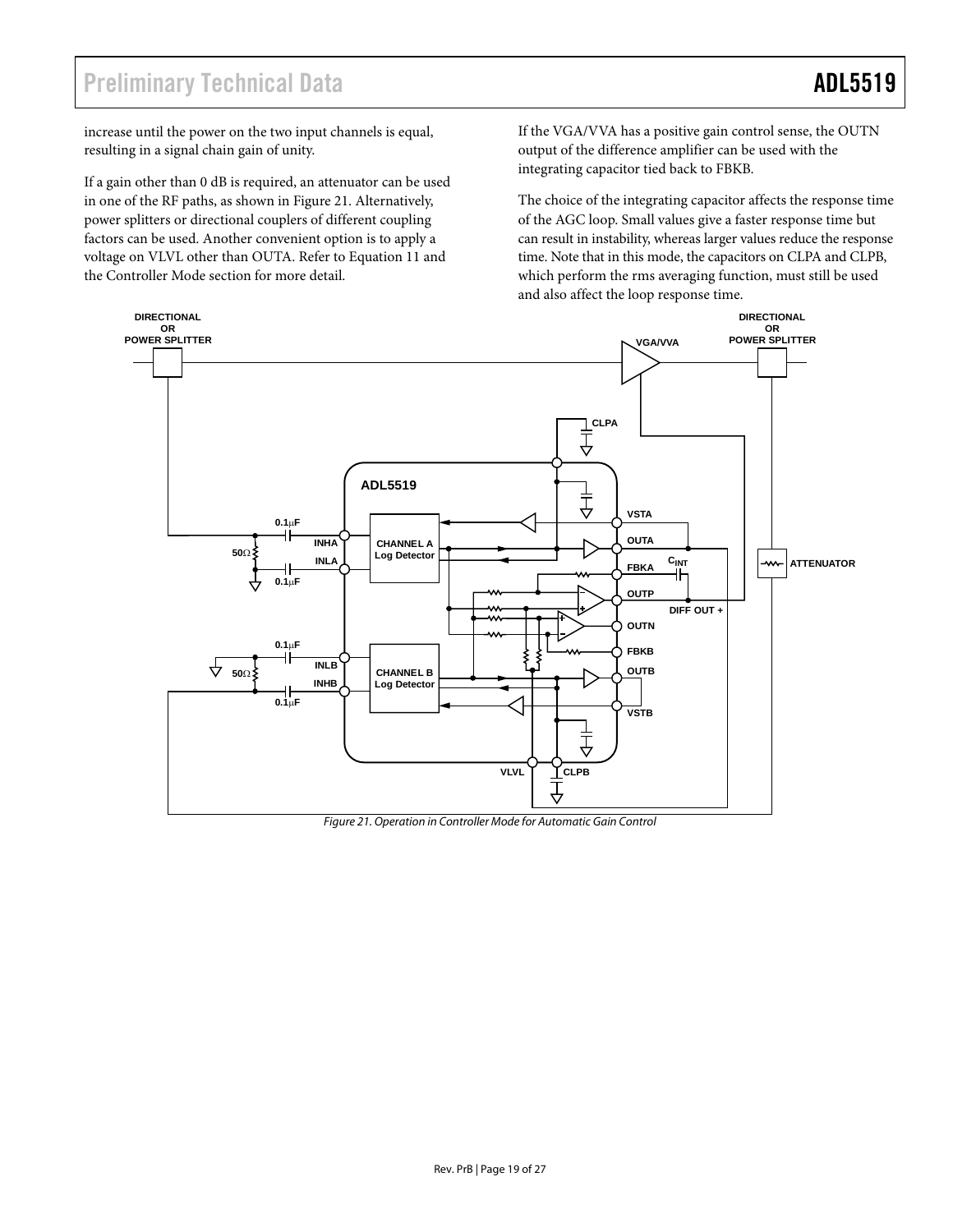### <span id="page-19-0"></span>**TEMPERATURE COMPENSATION ADJUSTMENT**

The ADL5519 has a highly stable measurement output with respect to temperature. However, when the RF inputs exceed a frequency of 600 MHz, the output temperature drift must be compensated for using ADJ[A, B] for optimal performance. Proprietary techniques are used to compensate for the temperature drift. The absolute value of compensation varies with frequency and circuit board material. [Table 4](#page-19-1) shows recommended voltages for ADJ[A, B] to maintain a temperature drift error of typically ±0.5 dB or better over the entire rated temperature range with the recommended baluns.

<span id="page-19-1"></span>

| <b>Frequency</b> | Recommended ADJ[A,B] Voltage |
|------------------|------------------------------|
| 50 MHz           | TBD                          |
| 100 MHz          | <b>TBD</b>                   |
| 900 MHz          | TBD                          |
| $1.8$ GHz        | TBD                          |
| $1.9$ GHz        | TBD                          |
| $2.2$ GHz        | <b>TBD</b>                   |
| 3.6 GHz          | TBD                          |
| 5.3 GHZ          | <b>TBD</b>                   |
| 5.8 GHz          | <b>TBD</b>                   |
| 8 GHz            | TBD                          |

<span id="page-19-3"></span>**Table 4: Recommended ADJ[A,B] Voltage Levels** 

<span id="page-19-4"></span>Compensating the device for temperature drift using ADJ[A, B] allows for great flexibility. If the user requires minimum temperature drift at a given input power or subset of the dynamic range, the ADJ[A, B] voltage can be swept while monitoring OUT[A, B] over temperature. [Figure 22](#page-19-2) shows the result of such an exercise. The value of ADJ[A, B] where the output has minimum movement (approximately 0.77 V for the example in [Figure 22](#page-19-2)) is the recommended voltage for ADJ[A, B] to achieve minimum temperature drift at a given power and frequency.



Figure 22. OUTA vs. ADJA over Temp. Pin = −30 dBm, 1.9 GHz

<span id="page-19-2"></span>The ADJ[A, B] input has high input impedance. The input can be conveniently driven from an attenuated value of VREF using a resistor divider, if desired.

[Figure 23](#page-19-3) shows a simplified schematic representation of the ADJ[A, B] interface.



Figure 23. ADJ[A, B] Interface Simplified Schematic

### **DEVICE CALIBRATION AND ERROR CALCULATION**

The measured transfer function of the ADL5519 at 2.14 GHz is shown in [Figure 24](#page-19-4). The figure shows plots of both output voltage vs. input power and calculated error vs. input power. As the input power varies from −50 dBm to 0 dBm, the output voltage varies from 0.4 V to about 2.8 V.



Figure 24. Transfer Function at 2.14 GHz.

Because slope and intercept vary from device to device, boardlevel calibration must be performed to achieve high accuracy. The equation for output voltage can be written as

$$
V_{OUT} = Slope \times (P_{IN} - \text{Intercept})
$$

Where *Slope* is the change in output voltage divided by the change in power (dB), and *Intercept* is the calculated power at which the output voltage would be 0 V. (Note that *Intercept* is a theoretical value; the output voltage can never achieve 0 V).

In general, the calibration is performed by applying two known signal levels to the ADL5519's input and measuring the corresponding output voltages. The calibration points are generally chosen to be within the linear-in-dB operating range of the device (see the [Specifications](#page-2-1) section for more details).

Calculation of the slope and intercept is done using the equations:

Slope = 
$$
(V_{OUT1} - V_{OUT2})/(P_{IN1} - P_{IN2})
$$
  
Intercept =  $P_{IN1} - (V_{OUT1}/Slope)$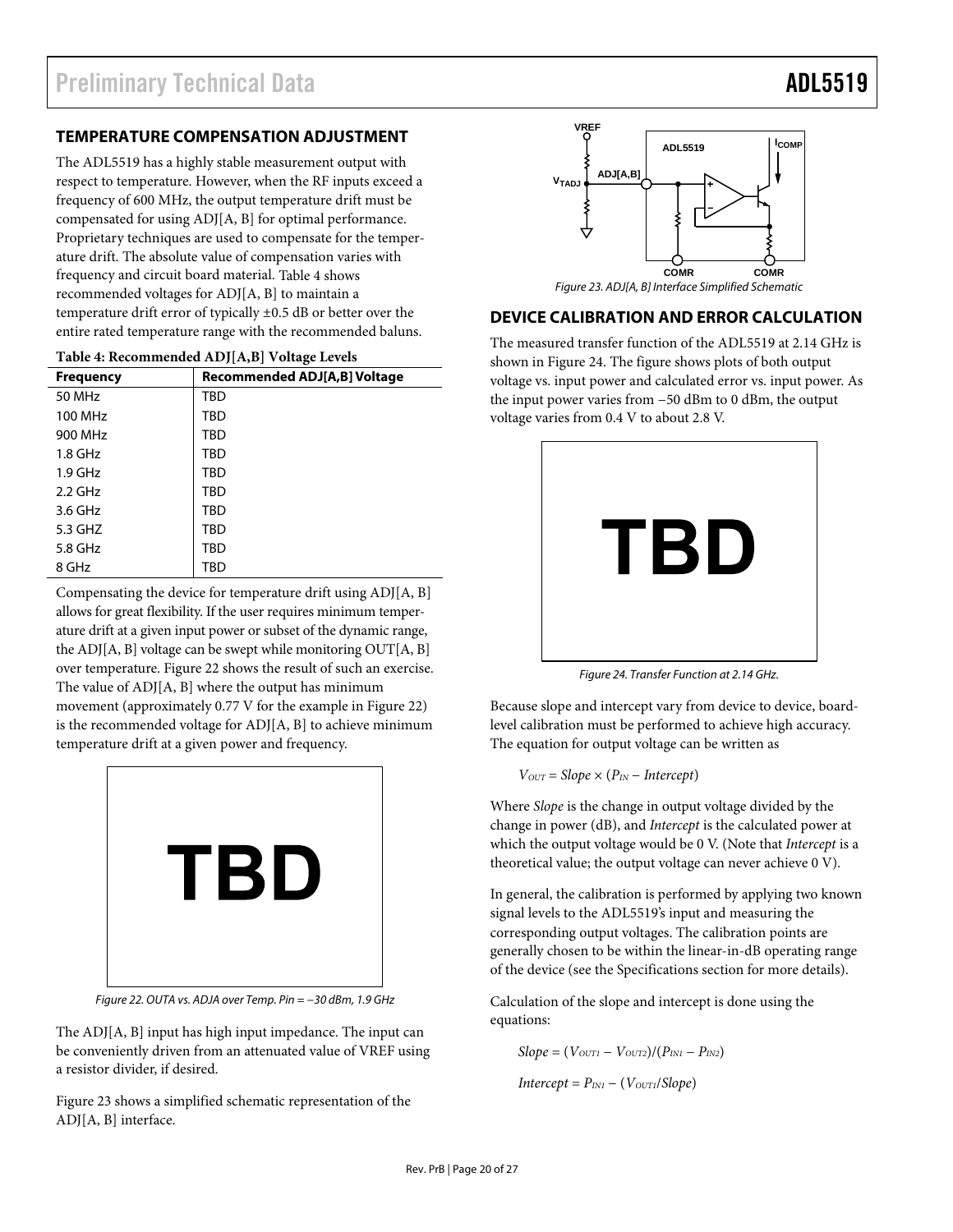## <span id="page-20-0"></span>Preliminary Technical Data ADL5519 and ADL5519

Once slope and intercept have been calculated, an equation can be written that will allow calculation of the input power based on the output voltage of the detector.

*PIN* (*unknown*) = (*VOUT1*(*measured)*/*Slope*) + *Intercept*

The log conformance error of the calculated power is given by

 $Error (dB) = (V_{OUT(MEASURED)} - V_{OUT(IDEAL)})/Slope$ 

<span id="page-20-3"></span><span id="page-20-1"></span>[Figure 24](#page-19-4) includes a plot of the error at 25°C, the temperature at which the log amp is calibrated. Note that the error is not zero. This is because the log amp does not perfectly follow the ideal  $V<sub>OUT</sub>$  vs.  $P<sub>IN</sub>$  equation, even within its operating region. The error at the calibration points (−43 dBm and −23 dBm in this case) will, however, be equal to zero by definition.

[Figure 24](#page-19-4) also includes error plots for the output voltage at −40°C and +85 °C. These error plots are calculated using the slope and intercept at 25°C. This is consistent with calibration in a mass-production environment, where calibration at temperature is not practical.

### **ALTERING THE SLOPE**

None of the changes to operating conditions discussed so far affect the logarithmic slope, *VSLOPE*, in Equation 7. The slope can readily be altered by controlling the fraction of OUT[A, B] that is fed back to the setpoint interface at the VST[A, B] pin. When the full signal from OUT[A, B] is applied to  $VST[A, B]$ , the slope assumes its nominal value of -22 mV/dB. It can be increased by including a voltage divider between these pins, as shown in [Figure 25](#page-20-1). Moderately low resistance values should be used to minimize scaling errors due to the approximately 40 k $\Omega$ input resistance at the VST[A, B] pin. Keep in mind that this resistor string also loads the output, and it eventually reduces the load-driving capabilities if very low values are used. Equation 17 can be used to calculate the resistor values.

<span id="page-20-2"></span>
$$
R1 = R2'(S_D/-22 - 1)
$$
 (17)

where:

 $S_D$  is the desired slope, expressed in mV/dB.  $R2'$  is the value of R2 in parallel with 40 k $\Omega$ .

For example, using  $R1 = 1.65$  k $\Omega$  and  $R2 = 1.69$  k $\Omega$  ( $R2' =$ 1.62 k $\Omega$ ), the nominal slope is increased to -44 mV/dB.

Operating at a high slope is useful when it is desired to measure a particular section of the input range in greater detail.

When the slope is raised by some factor, the loop capacitor, CLP[A, B], should be raised by the same factor to ensure stability and to preserve a chosen averaging time. The slope can be lowered by placing a voltage divider after the output pin, following standard practice.



Figure 25. External Network to Raise Slope

#### **OUTPUT FILTERING**

Accurate power detection for signals with RF bursts is achieved when the ADL5519 is able to respond quickly to the change in RF power. For applications in which maximum video bandwidth and, consequently, fast rise time are desired, it is essential that the CLP[A,B] pin be left unconnected and free of any stray capacitance.

The nominal output video bandwidth of 50 MHz can be reduced by connecting a ground-referenced capacitor (C<sub>FLT</sub>) to the CLPF pin, as shown in [Figure 26](#page-20-2). This is generally done to reduce output ripple (at twice the input frequency for a symmetric input waveform such as sinusoidal signals).



Figure 26. Lowering the Postdemodulation Bandwidth

CFLT is selected using the following equation:

$$
C_{FLT} = \frac{1}{(\pi \times 1.5 \text{ k}\Omega \times \text{Video Bandwidth})} - 3.5 \text{ pF} \quad (10)
$$

The video bandwidth should typically be set to a frequency equal to about one-tenth the minimum input frequency. This ensures that the output ripple of the demodulated log output, which is at twice the input frequency, is well filtered.

#### **BASIS FOR ERROR CALCULATIONS**

The slope and intercept are derived using the coefficients of a linear regression performed on data collected in its central operating range. Error is stated in two forms: (1) error from linear response to CW waveform and (2) output delta from 25°C performance.

The error from linear response to CW waveform is the decibel difference in output from the ideal output defined by the conversions gain and output reference. This is a measure of the linearity of the device response to both CW and modulated waveforms. The error in dB is calculated by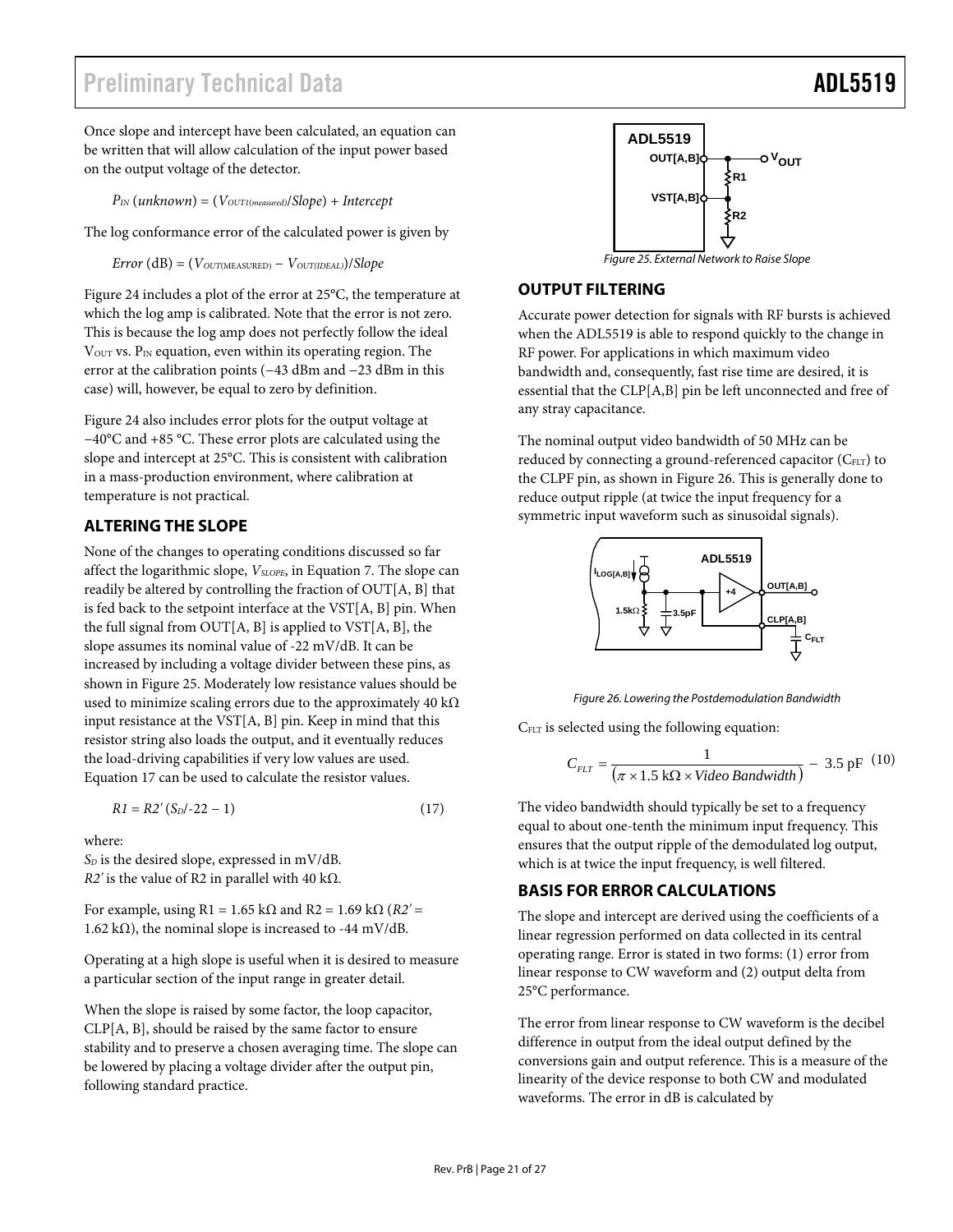$\text{Error (dB)} = \frac{V_{OUT} - \text{Slope} \times (P_{IN} - P_Z)}{\text{Slope}}$  $V_{OUT}$  – Slope  $\times (P_{IN} - P_{Z})$ 

where  $P_Z$  is the x-axis intercept expressed in dBm. This is analogous to the input amplitude that would produce an output of 0 V, if such an output was possible.

Error from the linear response to the CW waveform is not a measure of absolute accuracy, since it is calculated using the

slope and intercept of each device. However, it verifies the linearity and the effect of modulation on the device's response. Similarly, error from 25°C performance uses the 25°C performance of a given device and waveform type as the reference from which all other performance parameters shown alongside it are compared. It is predominantly (and most often) used as a measurement of output variation with temperature.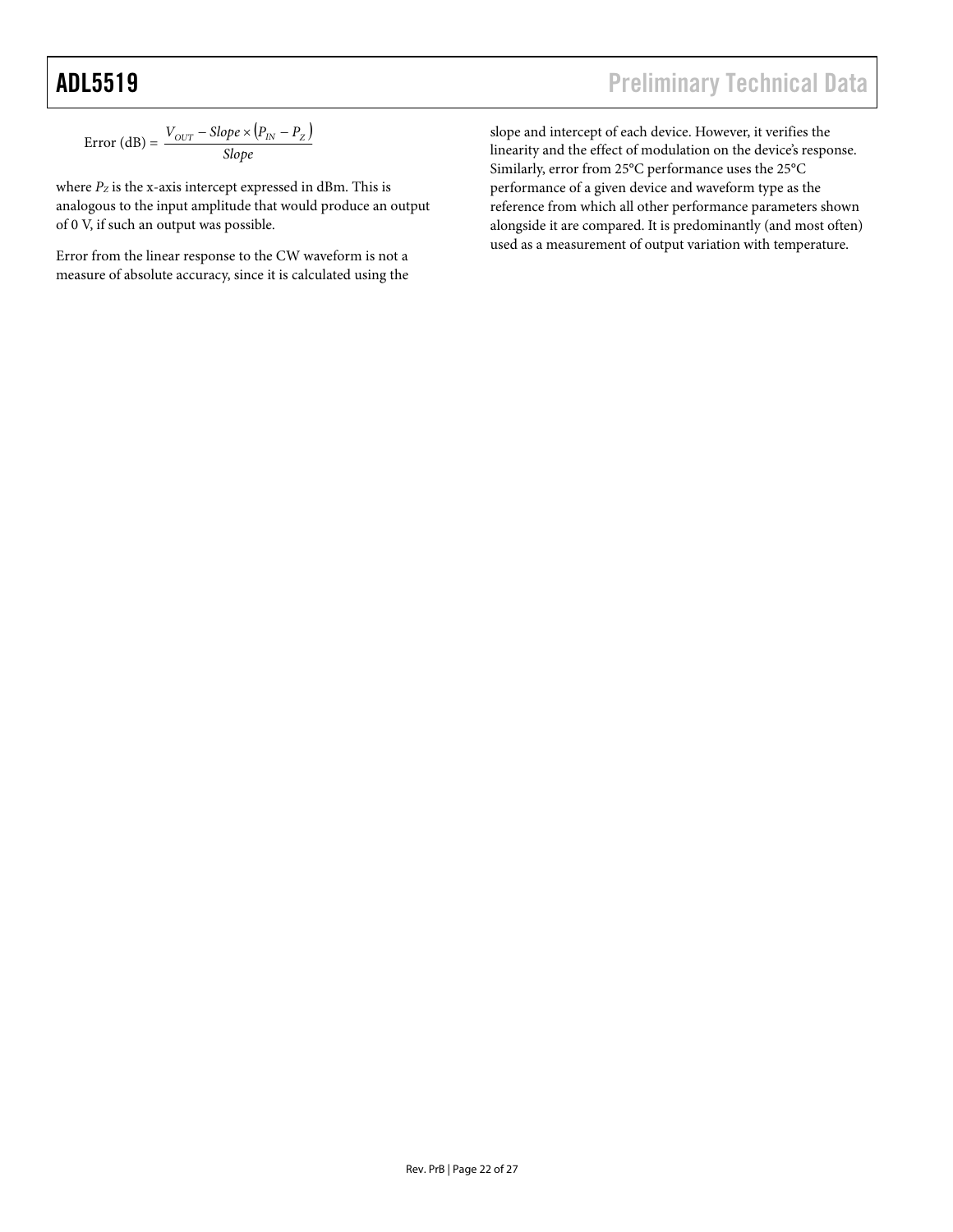## <span id="page-22-0"></span>EVALUATION BOARD

**Table 5. Evaluation Board (Rev. A) Configuration Options**

| Component                                 | <b>Function</b>                                                                                                                                                                                                           | <b>Default Conditions</b>      |  |
|-------------------------------------------|---------------------------------------------------------------------------------------------------------------------------------------------------------------------------------------------------------------------------|--------------------------------|--|
| VPOS, GND1,<br>GND2, GND3                 | Supply and Ground Connections. GND1, GND2, GND3 are internally<br>connected together.                                                                                                                                     | Not applicable                 |  |
| R5, R6, C1, C2, C3,                       | Input Interface.                                                                                                                                                                                                          | $R5 = 52.3 \Omega$ (Size 0402) |  |
| C4                                        | The 52.3 $\Omega$ resistor in positions R5 and R6 combine with the ADL5519's                                                                                                                                              | $C1 = 47$ nF (Size 0402)       |  |
|                                           | internal input impedance to give a broadband input impedance of about 50                                                                                                                                                  | $C2 = 47$ nF (Size 0402)       |  |
|                                           | $\Omega$ . Capacitors C1, C2, C3, and C4 are dc-blocking capacitors. A reactive<br>impedance match can be implemented by replacing R5[R6] with an inductor<br>and C1[C3] and C2[C4] with appropriately valued capacitors. | $R6 = 52.3 \Omega$ (Size 0402) |  |
|                                           |                                                                                                                                                                                                                           | $C3 = 47$ nF (Size 0402)       |  |
|                                           |                                                                                                                                                                                                                           | $C4 = 47$ nF (Size 0402)       |  |
| R <sub>14</sub>                           | Temperature Sensor Interface:<br>The temperature sensor output voltage is available at the test point labeled<br>TEMP.                                                                                                    | $R14 = 0 \Omega$ (Size 0603)   |  |
| R13, R17, R18, R19,                       | Temperature Compensation Interface.                                                                                                                                                                                       | $R13 =$ open (size 0603)       |  |
| R27, R28, R29                             | The internal temperature compensation network is optimized for input signals                                                                                                                                              | $R17 = open (size 0603)$       |  |
|                                           | up to TBD GHz when the voltage applied to the ADJ[A,B] pin is TBD V. This                                                                                                                                                 | $R18 = 0 \Omega$ (size 0603)   |  |
|                                           | circuit can be adjusted to optimize performance for other input frequencies<br>by changing the value of this voltage. See Table 4 for specific voltage levels.                                                            | $R19 = 0 \Omega$ (size 0603)   |  |
|                                           | The pads for R27/R28 or R27/R29 can be used for voltage dividers to set the                                                                                                                                               | $R27 = 0 \Omega$ (size 0603)   |  |
|                                           | ADJ[A,B] voltages for temperature compensation at different frequencies.                                                                                                                                                  | $R28 =$ open (size 0603)       |  |
|                                           | The individual log channels can be disabled by installing $0\Omega$ resistors in                                                                                                                                          | $R29 = open (size 0603)$       |  |
|                                           | positions R18 and R19                                                                                                                                                                                                     |                                |  |
| R8, R12, R15, R16,                        | Output Interface-Measurement Mode.                                                                                                                                                                                        | $R8 = 0 \Omega$ (Size 0603)    |  |
| R20, R21, R22, R23,<br>C13, C14           | In measurement mode, a portion of the output voltage is fed back to Pin                                                                                                                                                   | $R12 = 0 \Omega$ (Size 0603)   |  |
|                                           | VSTA[VSTB] via R8[R12]. The magnitude of the slope of the OUTA[OUTB]<br>output voltage response can be increased by reducing the portion of VoUTA                                                                         | $R15 =$ open (Size 0603)       |  |
|                                           | [VOUTB] that is fed back to VSTA[VSTB]. R20[R21} can be used as a back-                                                                                                                                                   | $R16 =$ open (Size 0603)       |  |
|                                           | terminating resistor or as part of a single-pole, low-pass filter.                                                                                                                                                        | $R20 = 0 \Omega$ (Size 0603)   |  |
|                                           |                                                                                                                                                                                                                           | $R21 = 0 \Omega$ (Size 0603)   |  |
|                                           |                                                                                                                                                                                                                           | $R22 = open (Size 0603)$       |  |
|                                           |                                                                                                                                                                                                                           | $R23 = open (Size 0603)$       |  |
|                                           |                                                                                                                                                                                                                           | $C13 = open (Size 0603)$       |  |
|                                           |                                                                                                                                                                                                                           | $C14 =$ open (Size 0603)       |  |
| R8, R12, R22, R23                         | Output Interface-Controller Mode.                                                                                                                                                                                         | $R8 = 0 \Omega$ (Size 0603)    |  |
|                                           | In this mode, R8[R12] must be open. In controller mode, the ADL5519 can                                                                                                                                                   | $R12 = 0 \Omega$ (Size 0603)   |  |
|                                           | control the gain of an external component. A setpoint voltage is applied to Pin                                                                                                                                           | $R22 = open (Size 0603)$       |  |
|                                           | VSTA[VSTB], the value of which corresponds to the desired RF input signal level<br>applied to the corresponding ADL5519 RF input. A sample of the RF output                                                               | $R23 = open (Size 0603)$       |  |
|                                           | signal from this variable-gain component is selected, typically via a                                                                                                                                                     |                                |  |
|                                           | directional coupler, and applied to ADL5519 RF input. The voltage at Pin                                                                                                                                                  |                                |  |
|                                           | OUTA [OUTB] is applied to the gain control of the variable gain element. A                                                                                                                                                |                                |  |
|                                           | control voltage is applied to Pin VSTA[VSTB]. The magnitude of the control                                                                                                                                                |                                |  |
|                                           | voltage can optionally be attenuated via the voltage divider comprising<br>R8[R12] and R22[R23], or a capacitor can be installed in position R22[R23] to                                                                  |                                |  |
|                                           | form a low-pass filter along with R8[R12].                                                                                                                                                                                |                                |  |
| R3, R4, R11, C7, C8<br>C11, C12, C15, C16 | Power Supply Decoupling.                                                                                                                                                                                                  | $R3 = 0 \Omega$ (Size 0603)    |  |
|                                           | The nominal supply decoupling consists of a 100 pF filter capacitor placed<br>physically close to the ADL5519 and a 0.1 µF capacitor placed nearer to each                                                                | $R4 = 0 \Omega$ (Size 0603)    |  |
|                                           |                                                                                                                                                                                                                           | $R11 = 0 \Omega$ (Size 0603)   |  |
|                                           | power supply input pin.                                                                                                                                                                                                   | $C7 = 100$ pF (Size 0603)      |  |
|                                           |                                                                                                                                                                                                                           | $C8 = 100$ pF (Size 0603)      |  |
|                                           |                                                                                                                                                                                                                           | $C11 = 100$ pF (Size 0603)     |  |
|                                           |                                                                                                                                                                                                                           | $C12 = 0.1 \mu F$ (Size 0603)  |  |
|                                           |                                                                                                                                                                                                                           | $C15 = 0.1 \mu F$ (Size 0603)  |  |
|                                           |                                                                                                                                                                                                                           | $C16 = 0.1 \mu F$ (Size 0603)  |  |
|                                           |                                                                                                                                                                                                                           |                                |  |
|                                           |                                                                                                                                                                                                                           |                                |  |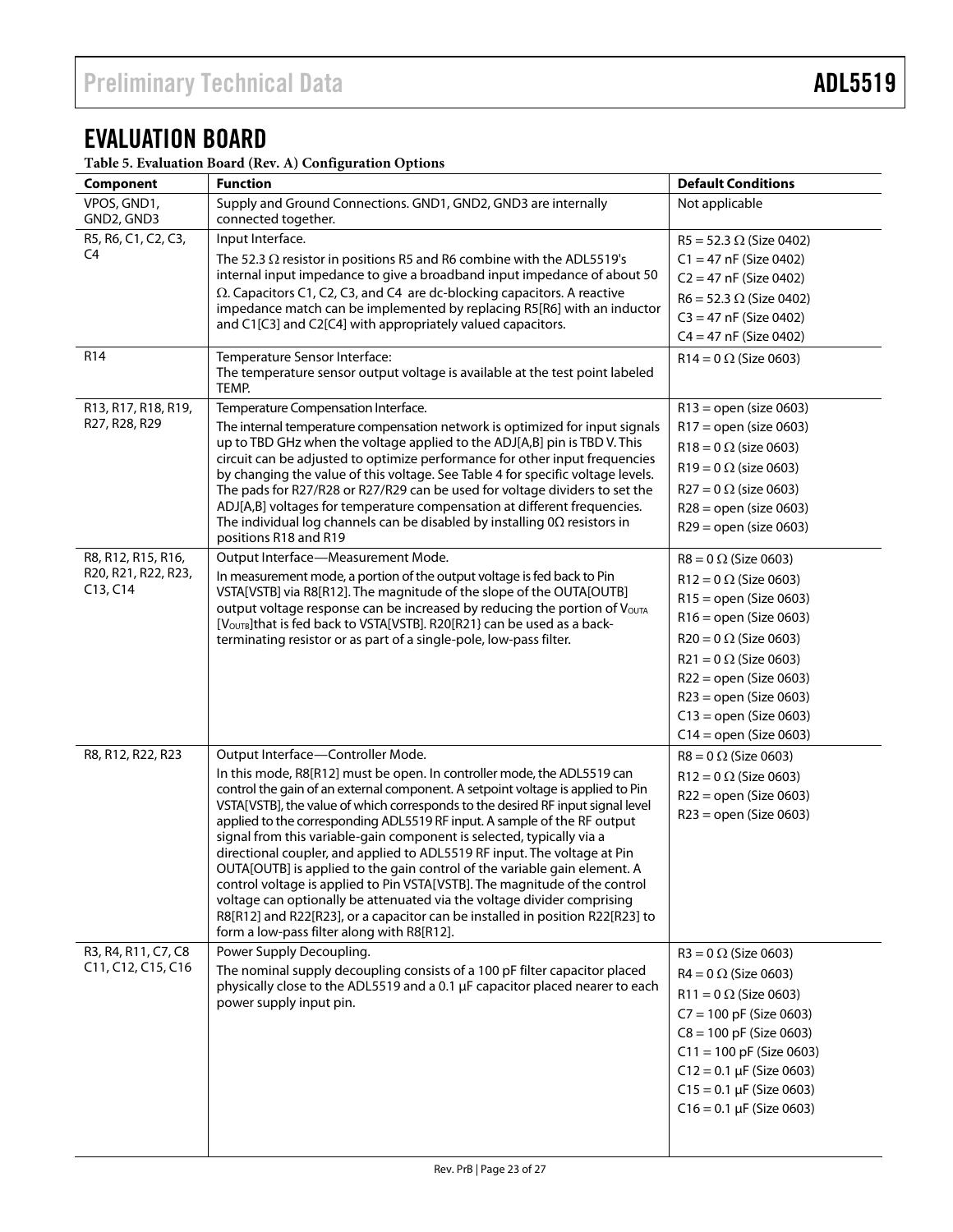# ADL5519 Preliminary Technical Data

| R1, R2, R9, R10 | Output Interface - Difference                                                                                                                                                                                                                                                                                    | $R1 = 1K \Omega$ (Size 0603) |  |
|-----------------|------------------------------------------------------------------------------------------------------------------------------------------------------------------------------------------------------------------------------------------------------------------------------------------------------------------|------------------------------|--|
|                 |                                                                                                                                                                                                                                                                                                                  | $R2 = 1K \Omega$ (Size 0603) |  |
|                 |                                                                                                                                                                                                                                                                                                                  | $R9 =$ open (Size 0603)      |  |
|                 |                                                                                                                                                                                                                                                                                                                  | $R10 =$ open (Size 0603)     |  |
| C9, C10         | Filter Capacitor.                                                                                                                                                                                                                                                                                                | $C9 = 100$ pF (Size 0603)    |  |
|                 | The low-pass corner frequency of the circuit that drives Pin OUTA[OUTB] can<br>be lowered by placing a capacitor between CLPA[CLPB] and ground.<br>Increasing this capacitor increases the overall rise/fall time of the ADL5519<br>for pulsed input signals. See the Output Filtering section for more details. | $C10 = 100$ pF (Size 0603)   |  |
|                 |                                                                                                                                                                                                                                                                                                                  |                              |  |
|                 |                                                                                                                                                                                                                                                                                                                  |                              |  |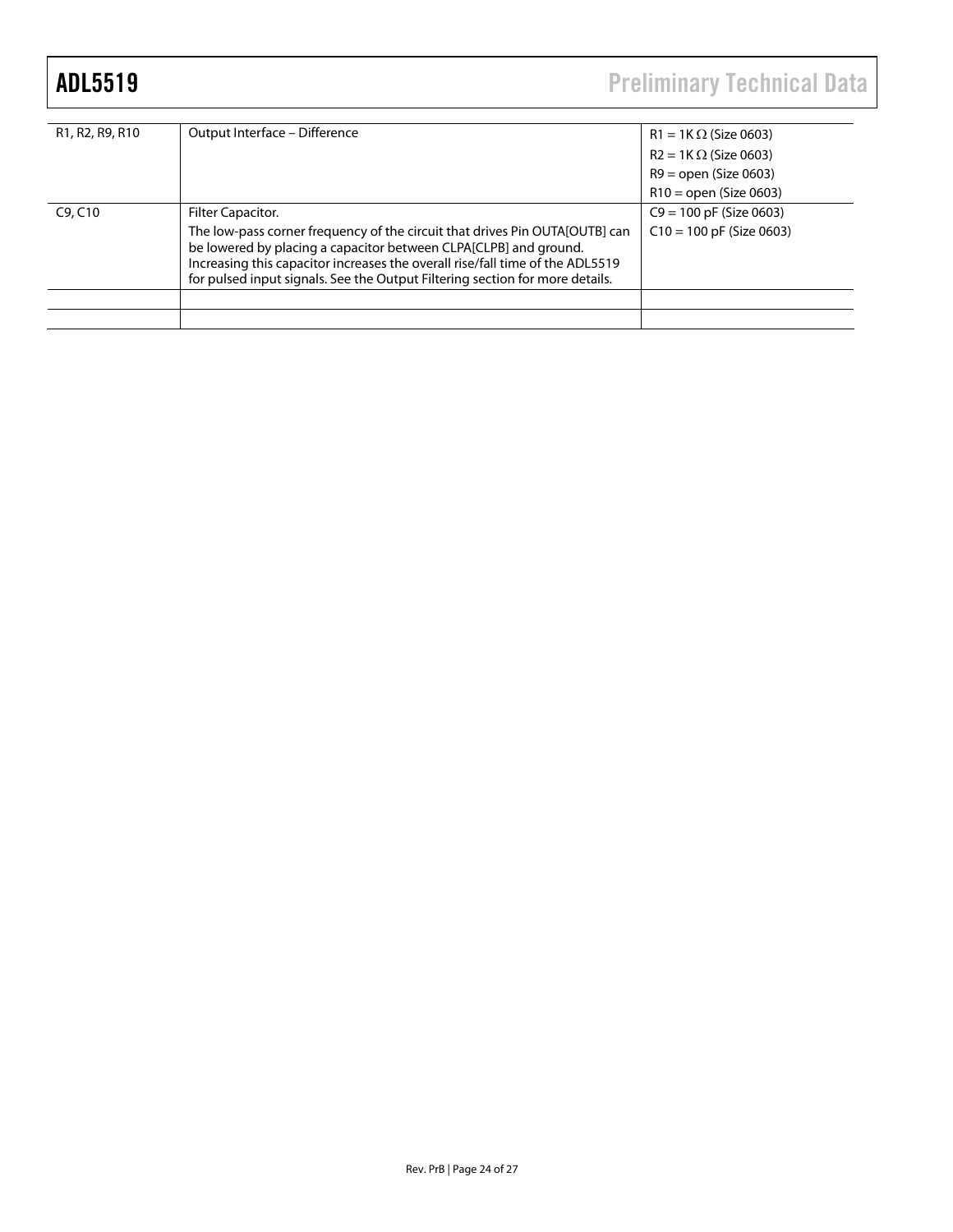

Figure 27. Evaluation Board Schematic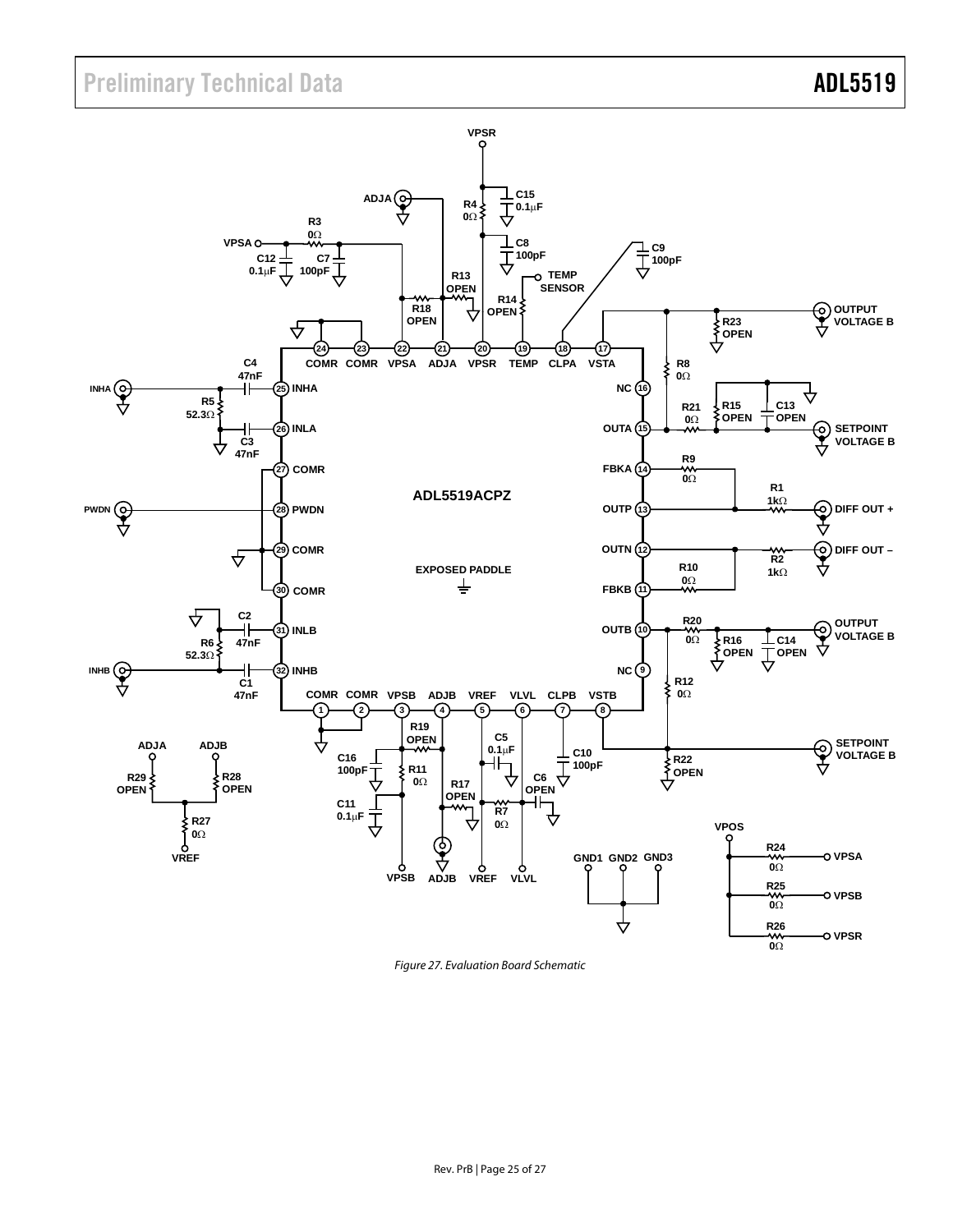

Figure 31: Bottom Side Silkscreen